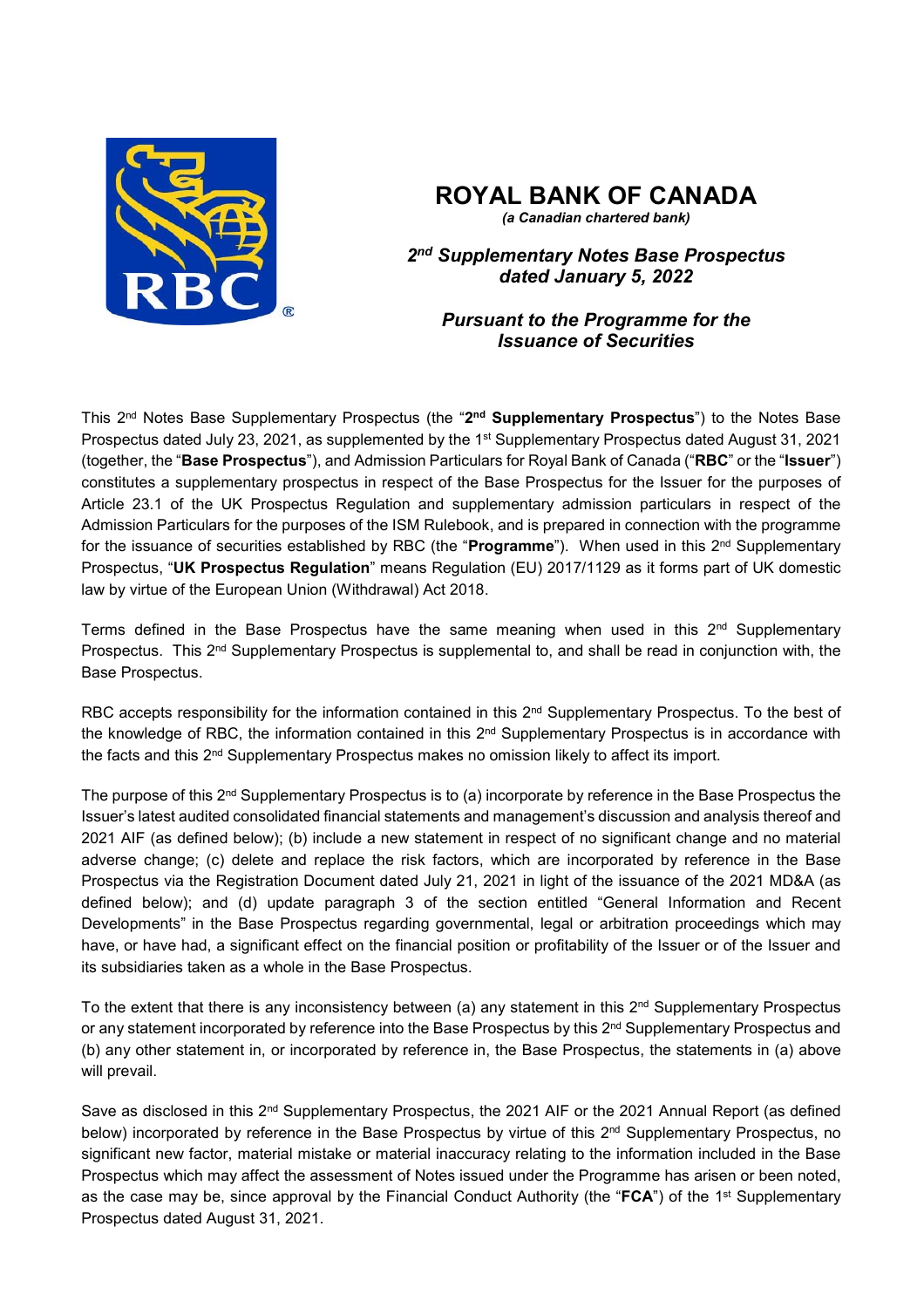### **DOCUMENTS INCORPORATED BY REFERENCE**

The following documents (or the specified sections thereof) are, by virtue of this 2<sup>nd</sup> Supplementary Prospectus, incorporated in, and form part of, the Base Prospectus:

- (a) RBC's Annual Information Form dated November 30, 2021 (the "**2021 AIF**"); and
- (b) the following sections of RBC's 2021 Annual Report (the "**2021 Annual Report**") for the year ended October 31, 2021:
	- (i) the Management's Discussion and Analysis on pages 13 through 122 (the "**2021 MD&A**");
	- (ii) the audited annual consolidated financial statements, which comprise the consolidated balance sheets as of October 31, 2021 and 2020, and the related consolidated statements of income, comprehensive income, changes in equity, and cash flows for the years then ended, including the related notes, prepared in accordance with International Financial Reporting Standards as issued by the International Accounting Standards Board on pages 133 through 225, together with Management's Report on Internal Control over Financial Reporting as of October 31, 2021 on page 125, the Independent Auditor's Report and the Report of Independent Registered Public Accounting Firm, each dated November 30, 2021, on pages 126 through 129 and 130 through 132, respectively, (the "**2021 Audited Consolidated Financial Statements**"); and
	- (iii) the information about tax examinations and assessments and legal and regulatory matters to which the Issuer and its Subsidiaries are or have been subject in Note 21 on page 212 and Note 24 on pages 215 and 216, respectively.

The remainder of the 2021 Annual Report is either not relevant for prospective investors or covered elsewhere in this 2nd Supplementary Prospectus and is not incorporated by reference.

The 2021 AIF and 2021 Annual Report, which includes the 2021 Audited Consolidated Financial Statements and the 2021 MD&A, are by virtue of this 2<sup>nd</sup> Supplementary Prospectus, incorporated in, and form part of, the Base Prospectus. The remainder of the 2021 AIF and 2021 Annual Report is either covered elsewhere in the Base Prospectus or is not relevant for investors.

The 2021 AIF and the 2021 Annual Report, which includes the 2021 Audited Consolidated Financial Statements and the 2021 MD&A, are available for viewing at:

> 2021 AIF  *https://www.rbc.com/investor-relations/\_assets-custom/pdf/aif2021.pdf*

 2021 Annual Report  *https://www.rbc.com/investor-relations/\_assets-custom/pdf/ar\_2021\_e.pdf* 

The 2021 AIF and the 2021 Annual Report, which includes the 2021 Audited Consolidated Financial Statements and the 2021 MD&A, have been filed with the National Storage Mechanism and are available for viewing at *https://data.fca.org.uk/#/nsm/nationalstoragemechanism* and has been announced via the Regulatory News Service operated by the London Stock Exchange.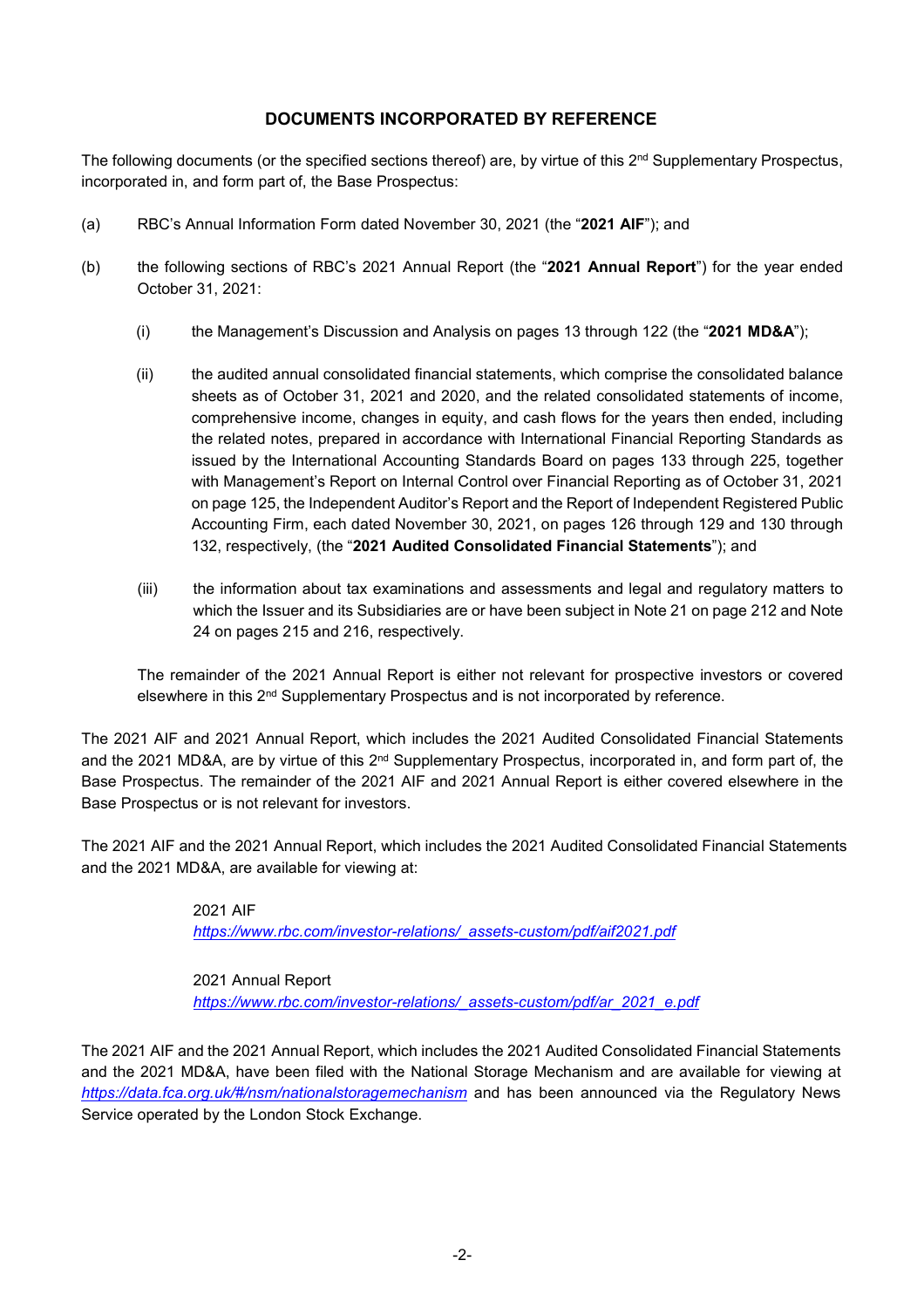For the avoidance of doubt, any document incorporated by reference in the 2021 AIF, the 2021 Audited Consolidated Financial Statements and the 2021 MD&A, shall not form part of this 2<sup>nd</sup> Supplementary Prospectus for the purposes of the UK Prospectus Regulation or the ISM Rulebook except where such information or other documents are specifically incorporated by reference in or attached to this 2<sup>nd</sup> Supplementary Prospectus.

Copies of this 2<sup>nd</sup> Supplementary Prospectus, the Base Prospectus and the documents incorporated by reference in either of these can be (1) viewed on the Issuer's website maintained in respect of the Programme at *https://www.rbc.com/investor-relations/european-senior-notes-program.html* (2) obtained on written request and without charge from the Issuer at 20th Floor, 200 Bay Street, Toronto, Ontario, Canada M5J 2J5, Attention Senior Vice President, Wholesale Finance and Investor Relations and from the office of the Issuing and Paying Agent, The Bank of New York Mellon, London Branch, One Canada Square, London E14 5AL, England, Attention: Manager, EMEA Corporate & Sovereign Department and (3) viewed on the website of the Regulatory News Service operated by the London Stock Exchange at http://www.londonstockexchange.com/exchange/news/market-news/market-news-home.html under the name of the Issuer and the headline "Publication of Prospectus". Copies of the Issuer's periodic financial reporting can also be viewed by accessing the Issuer's disclosure documents through the Internet on the Canadian System for Electronic Document Analysis and Retrieval at *http://www.SEDAR.com* (an internet based securities regulatory filing system). Any websites included in this 2<sup>nd</sup> Supplementary Prospectus other than in respect of the information incorporated by reference are for information purposes only and do not form part of this 2<sup>nd</sup> Supplementary Prospectus or the Base Prospectus and the FCA has neither scrutinised or approved the information contained therein.

#### **STATEMENT OF NO SIGNIFICANT CHANGE**

Since October 31, 2021, the last day of the financial period in respect of which the most recent audited consolidated financial statements of the Issuer have been published, there has been no significant change in the financial position or financial performance of the Issuer and its subsidiaries taken as a whole.

### **STATEMENT OF NO MATERIAL ADVERSE CHANGE**

Since October 31, 2021, the date of its last published audited consolidated financial statements, there has been no material adverse change in the prospects of the Issuer and its subsidiaries taken as a whole.

### **RISK FACTORS**

The current risk factors under the section entitled "**Risks relating to the Issuer**" in the Registration Document which is incorporated by reference in the Base Prospectus via the Registration Document are deleted and replaced by the risks relating to the Issuer set out below. For the avoidance of doubt, all revisions to the risk factors noted herein are only for the purposes of the Base Prospectus and do not constitute a supplement to the Registration Document itself.

#### "**1. Top and emerging risks**

An important component of the Issuer's risk management approach is to ensure that top and emerging risks, as they evolve, are identified, managed, and incorporated into the Issuer's existing risk management assessment, measurement, monitoring and escalation processes and addressed in the Issuer's risk frameworks and policies. These practices are intended to ensure a forward-looking risk assessment is maintained by management in the course of business development and as part of the execution of ongoing risk oversight responsibilities. Top and emerging risks are discussed by the Issuer's senior management and the Board on a regular basis. The Issuer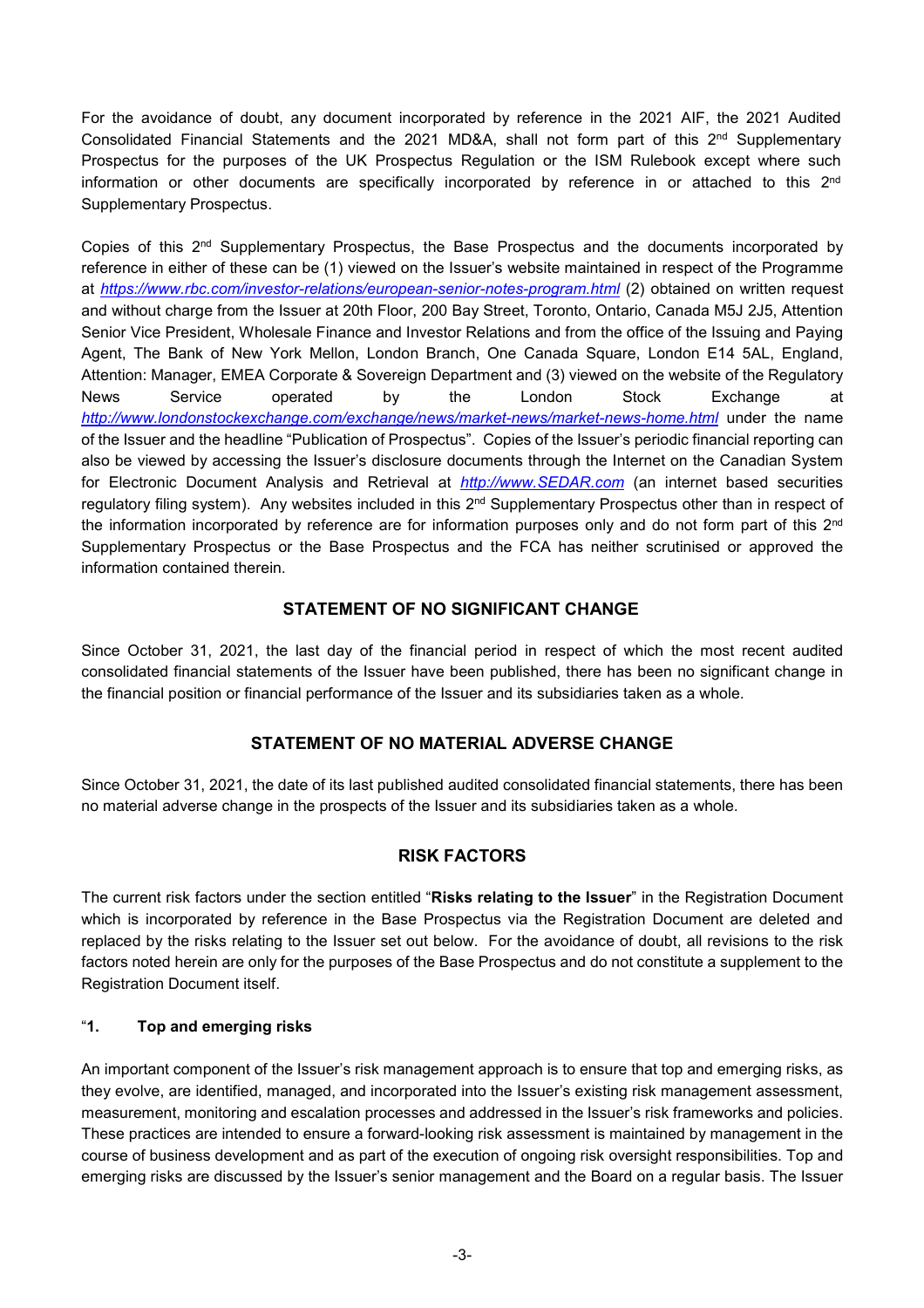has developed supplementary internal guidance to support enterprise-wide identification and assessment of all material risks, including those that are not readily apparent.

Top and emerging risks encompass those that could materially impact the Issuer's financial results, financial and operational resilience, reputation, business model, or strategy, as well as those that could potentially impact the Issuer as the risks evolve.

In addition to the Impact of pandemic risk factor set out under "**6. Macroeconomic risks**" below which impacts multiple risk factors, the table below sets out the risk factors that the Issuer currently considers its top and emerging risks, but it should be highlighted that the risks set out in these tables are not exhaustive and investors should consider all the risk factors disclosed in this Risk Factors section.

| Top & emerging risks                                 | <b>Description</b>                                                                                                                                                                                                                                                                                                                                                                                                                                                                                                                                                                                                                                                                                                                                                                                                                                                                                                                                                                                                                                                                                                                                                                                                                                                                                                                                                                                                                                                                                                                                                                                                          |
|------------------------------------------------------|-----------------------------------------------------------------------------------------------------------------------------------------------------------------------------------------------------------------------------------------------------------------------------------------------------------------------------------------------------------------------------------------------------------------------------------------------------------------------------------------------------------------------------------------------------------------------------------------------------------------------------------------------------------------------------------------------------------------------------------------------------------------------------------------------------------------------------------------------------------------------------------------------------------------------------------------------------------------------------------------------------------------------------------------------------------------------------------------------------------------------------------------------------------------------------------------------------------------------------------------------------------------------------------------------------------------------------------------------------------------------------------------------------------------------------------------------------------------------------------------------------------------------------------------------------------------------------------------------------------------------------|
| <b>Business</b><br>1.1<br>and<br>economic conditions | The Issuer's financial results may be affected to varying degrees by the general<br>business and economic conditions in the geographic regions in which the<br>Issuer operates. These conditions may include factors such as consumer<br>saving, spending habits and sentiment, as well as consumer borrowing and<br>repayment patterns, unemployment rates, the differing paths to economic<br>recovery among nations across the globe, particularly in light of the prolonged<br>COVID-19 pandemic and range of containment measures, the level of<br>business investment and overall business sentiment, the long-term impact<br>from the pandemic on vulnerable sectors, the level of activity and volatility of<br>the financial markets, supply chain challenges and labour shortages affecting<br>certain sectors, inflation or possible stagflation, the level of government<br>spending, monetary policies that are adopted by the Bank of Canada (BoC),<br>the Federal Reserve in the U.S., the European Central Bank in the European<br>Union and monetary authorities in other jurisdictions in which the Issuer<br>operates, and the fiscal policies of the governments of Canada, the U.S.,<br>Europe and such other jurisdictions. Such policies can also adversely affect<br>the Issuer's clients and counterparties in Canada, the U.S. and internationally,<br>which may increase the risk of default by such clients and counterparties.<br>Moreover, interest rate changes and actions taken by central banks to manage<br>inflation or the broader economy would have implications for the Issuer. The |
|                                                      | Issuer's financial results are sensitive to changes in interest rates, as described<br>in the Systemic risk section below.                                                                                                                                                                                                                                                                                                                                                                                                                                                                                                                                                                                                                                                                                                                                                                                                                                                                                                                                                                                                                                                                                                                                                                                                                                                                                                                                                                                                                                                                                                  |
|                                                      | For example, a slowdown in economic growth or an economic downturn could<br>adversely impact employment rates and household incomes, consumer<br>spending, corporate earnings and business investment and could adversely<br>affect the Issuer's business, including but not limited to the demand for its loan<br>and other products, and result in lower earnings, including higher credit losses.<br>Additional risks are emerging around governments' withdrawal of COVID-19<br>pandemic support measures, and how they will seek to recoup the<br>unprecedented levels of support. This may include, for example, changes to<br>tax policy to address fiscal capacity concerns and to balance budgets in the<br>future.                                                                                                                                                                                                                                                                                                                                                                                                                                                                                                                                                                                                                                                                                                                                                                                                                                                                                                |
|                                                      | There are also emerging risks related to changing demographics as well as the<br>potential implications that a prolonged low interest rate environment will have,                                                                                                                                                                                                                                                                                                                                                                                                                                                                                                                                                                                                                                                                                                                                                                                                                                                                                                                                                                                                                                                                                                                                                                                                                                                                                                                                                                                                                                                           |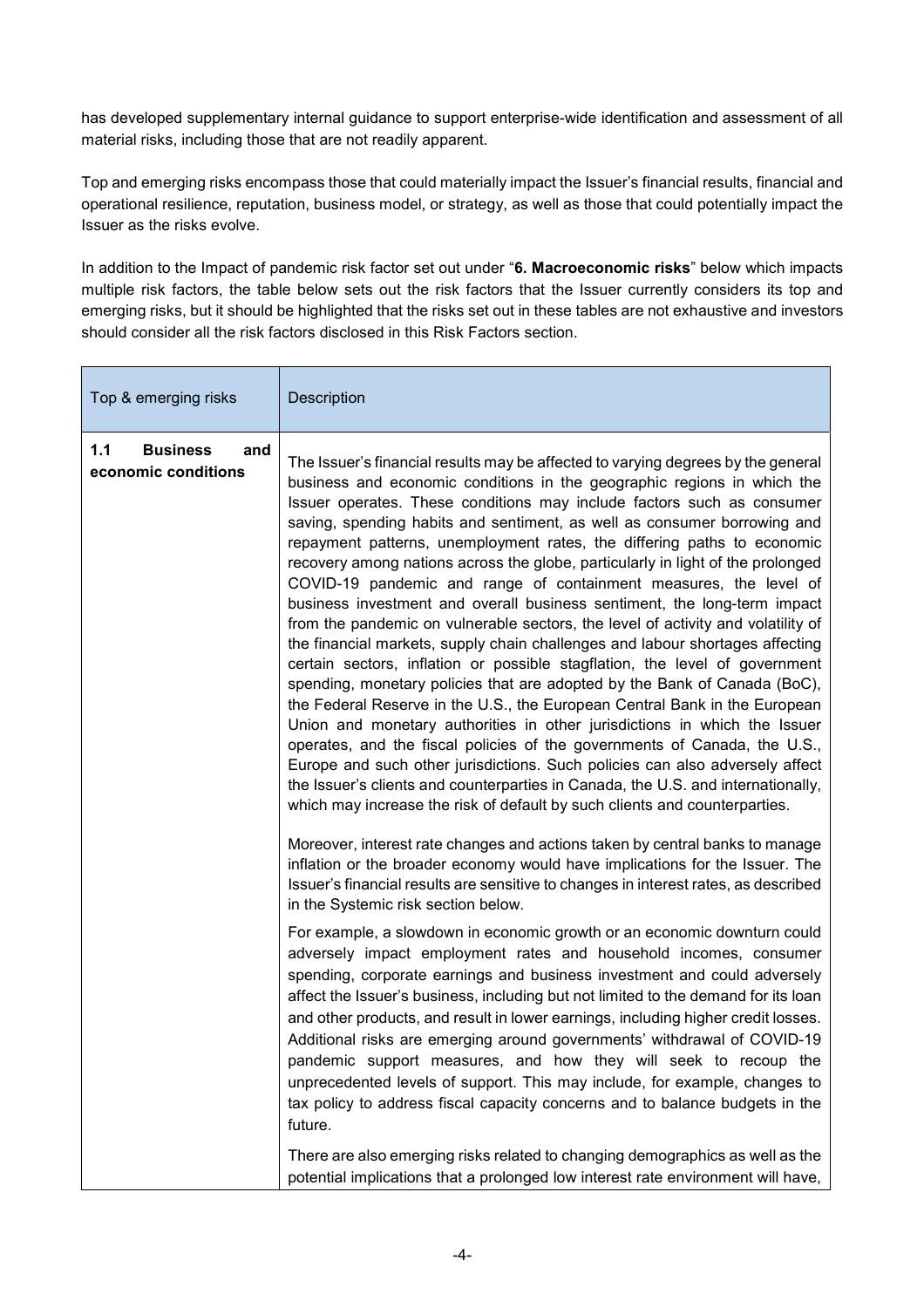|                                                                           | for example, on increasing wealth inequality and delayed retirement ages,<br>among others.                                                                                                                                                                                                                                                                                                                                                                                                                                                                                                                                                                                                                                                                           |
|---------------------------------------------------------------------------|----------------------------------------------------------------------------------------------------------------------------------------------------------------------------------------------------------------------------------------------------------------------------------------------------------------------------------------------------------------------------------------------------------------------------------------------------------------------------------------------------------------------------------------------------------------------------------------------------------------------------------------------------------------------------------------------------------------------------------------------------------------------|
|                                                                           | For details on how the Issuer is managing its risks associated with the COVID-<br>19 pandemic, refer to the Impact of pandemic risk factor below in "6.<br>Macroeconomic risks".                                                                                                                                                                                                                                                                                                                                                                                                                                                                                                                                                                                     |
| 1.2<br>Information<br>technology<br>and cyber<br>risks                    | Information technology (IT) and cyber risks remain top risks, not only for the<br>financial services sector, but for other industries worldwide. Cyber risks are<br>the risks to the business associated with cyber attacks initiated to disrupt or<br>disable the Issuer's operations or to expose or damage data.                                                                                                                                                                                                                                                                                                                                                                                                                                                  |
|                                                                           | The Issuer continues to be subject to heightened risks in the form of cyber-<br>attacks, data breaches, cyber extortion and similar compromises, due to: (i)<br>the size, scale, and global nature of the Issuer's operations; (ii) the Issuer's<br>heavy reliance on the internet to conduct day-to-day business activities; (iii) the<br>Issuer's intricate technological infrastructure; and (iv) the Issuer's use of third-<br>party service providers. Additionally, clients' use of personal devices can<br>create further avenues for potential cyber-related incidents, as the Issuer has<br>little or no control over the safety of these devices. Ransomware threats are<br>growing in sophistication and being used to launch major supply chain attacks. |
|                                                                           | IT and cyber risks have increased during the COVID-19 pandemic, as<br>increased malicious activities are creating more threats for cyberattacks<br>including COVID-19 phishing emails, malware-embedded mobile apps that<br>purport to track infection rates, and targeting of vulnerabilities in remote access<br>platforms as companies continue to operate with work from home<br>arrangements.                                                                                                                                                                                                                                                                                                                                                                   |
|                                                                           | implications could include business interruptions, service<br>Resulting<br>disruptions, financial loss, theft of intellectual property and confidential<br>information, litigation, enhanced regulatory attention and penalties, as well as<br>reputational damage. Furthermore, the adoption of emerging technologies,<br>such as cloud computing, AI and robotics, call for continued focus and<br>investment to manage risks effectively. Not managing this risk effectively may<br>have an adverse effect on the Issuer's financial performance and condition.                                                                                                                                                                                                   |
| 1.3. Environmental and<br>(including<br>risk<br>social<br>climate change) | Environmental and Social (E&S) risk is the potential for an E&S issue<br>associated with the Issuer, a client, transaction, product, supplier or activity, to<br>have a negative impact on the Issuer's financial position, operations, legal and<br>regulatory compliance, or reputation. E&S issues include, but are not limited<br>to, site contamination, waste management, land and resource use,<br>biodiversity, water quality and availability, climate change, environmental<br>regulation, human rights (including, but not limited to, Indigenous Peoples'<br>rights), and community engagement.                                                                                                                                                          |
|                                                                           | The Issuer, like other organizations, is increasingly under scrutiny to address<br>social and racial inequality and human rights issues, and failure to do so may<br>result in strategic, reputational and regulatory risks.                                                                                                                                                                                                                                                                                                                                                                                                                                                                                                                                         |
|                                                                           | Risks associated with climate change are evolving as it relates to the global<br>transition to a net-zero economy and physical climate risks (e.g., extreme<br>weather events), which could result in a broad range of impacts including                                                                                                                                                                                                                                                                                                                                                                                                                                                                                                                             |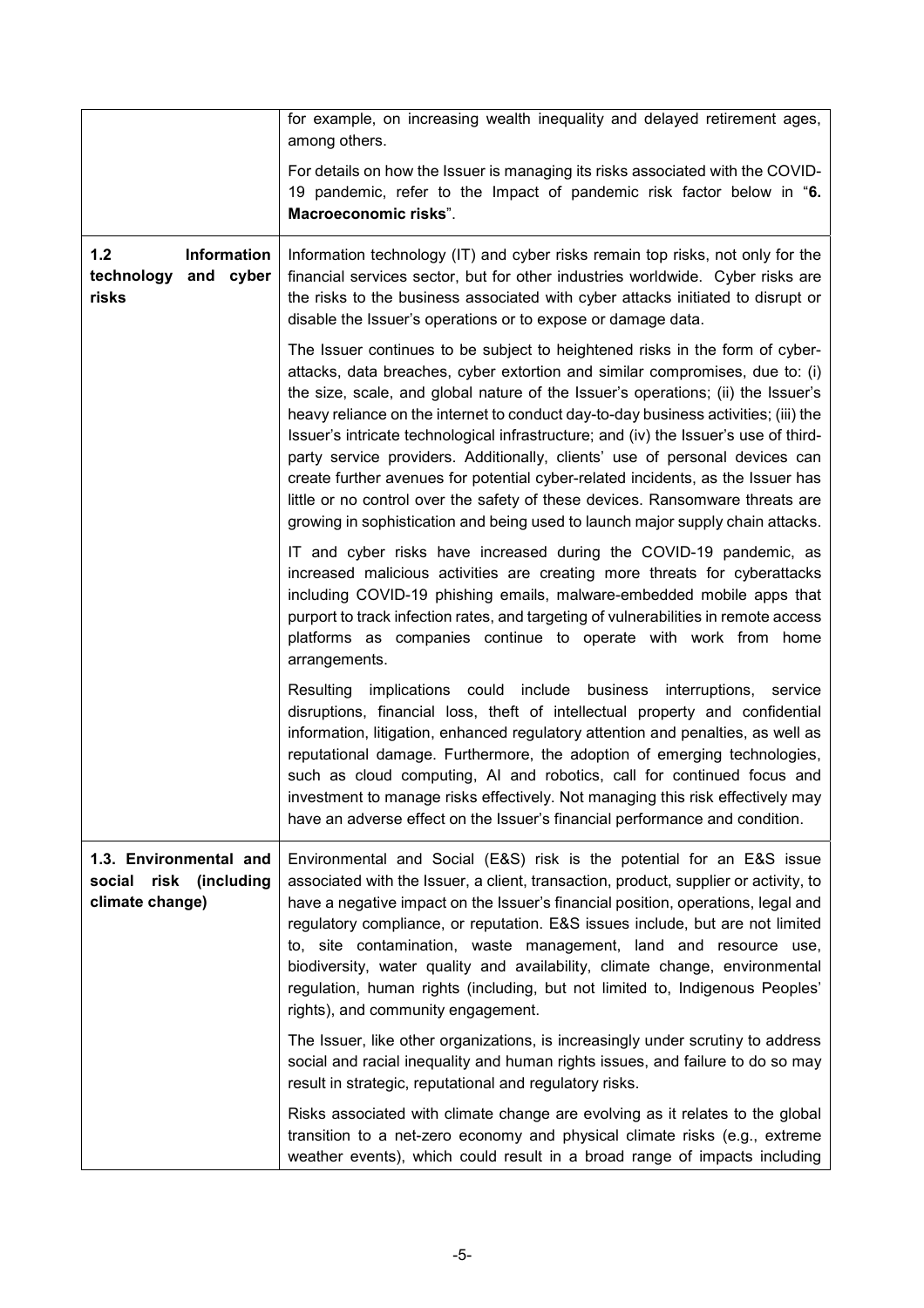|                                                          | potential strategic, reputational, regulatory, compliance, operational and credit<br>related risks for the Issuer and its clients.                                                                                                                                                                                                                                                                                                                                                                                                                                                                                                                                                                                                                                                                                                                                                                                                                                                                                                                                                                                                                                                                                                                    |
|----------------------------------------------------------|-------------------------------------------------------------------------------------------------------------------------------------------------------------------------------------------------------------------------------------------------------------------------------------------------------------------------------------------------------------------------------------------------------------------------------------------------------------------------------------------------------------------------------------------------------------------------------------------------------------------------------------------------------------------------------------------------------------------------------------------------------------------------------------------------------------------------------------------------------------------------------------------------------------------------------------------------------------------------------------------------------------------------------------------------------------------------------------------------------------------------------------------------------------------------------------------------------------------------------------------------------|
|                                                          | If not managed effectively, these riks could lead to negative reputational and<br>and financial impacts.                                                                                                                                                                                                                                                                                                                                                                                                                                                                                                                                                                                                                                                                                                                                                                                                                                                                                                                                                                                                                                                                                                                                              |
| <b>Digital</b><br>disruption<br>1.4<br>and innovation    | The COVID-19 pandemic has changed the way consumers interact with<br>financial services providers. Demand for digital banking services has<br>increased, and while this represents an opportunity for the Issuer to leverage<br>its technological advantage, the need to meet the rapidly evolving needs of<br>clients and compete with non-traditional competitors has increased the Issuer's<br>strategic and reputational risks. Additional risks also continue to emerge as<br>demographic trends, evolving client expectations, the increased power to<br>analyze data and the emergence of disruptors are creating competitive<br>pressures across a number of sectors. Moreover, established technology<br>companies, newer competitors, and regulatory changes continue to foster new<br>business models that could challenge traditional banks and financial products.<br>Finally, while the adoption of new technologies, such as AI and machine<br>learning, presents opportunities for the Issuer, it could result in new and<br>complex strategic, reputational, operational, regulatory and compliance risks<br>that would need to be managed effectively and, if not, may adversely impact<br>its financial performance and condition. |
| 1.5 Canadian housing<br>household<br>and<br>indebtedness | Canadian housing and household indebtedness risks remain elevated, but<br>have moderated as restrictions related to the COVID-19 pandemic have eased<br>and employment has rebounded. However, the unemployment rate remains<br>above pre-pandemic levels. Concerns related to housing affordability in certain<br>markets and levels of mortgage-related Canadian household debt - which<br>were already elevated before and during the COVID-19 pandemic - could<br>escalate if additional waves of the COVID-19 pandemic emerge, if the period<br>of economic recovery is prolonged, or if the lending environment changes,<br>potentially resulting in, among other things, higher credit losses.                                                                                                                                                                                                                                                                                                                                                                                                                                                                                                                                                 |
|                                                          | While real estate rental activity has rebounded in certain markets, changing<br>consumer preferences and work arrangements, and the impact from possible<br>future waves of the COVID-19 pandemic, may continue to have an impact on<br>future real estate investment and demand. As at October 31, 2021, the Issuer's<br>retail credit risk exposure, which includes residential mortgages, home equity<br>lines of credit, credit cards, unsecured lines of credit and overdraft protection<br>products, was C\$685,344 million reflecting exposure at default.<br>If this risk is not properly managed, it may have a negative impact on the<br>Issuer's financial performance, condition and prospects.                                                                                                                                                                                                                                                                                                                                                                                                                                                                                                                                           |
| 1.6 Geopolitical<br>uncertainty                          | Persistent trade tensions, supply chain disruptions, policy changes, COVID-19<br>vaccine nationalism and vaccine diplomacy continue to impact global<br>economic growth prospects and market sentiment. The Canadian economy is<br>vulnerable to continued trade tensions given the country's trading relationships<br>with the U.S. and China. Tensions remain elevated between China and the<br>U.S. and its allies over a number of issues, including trade, technology, human<br>rights, Hong Kong, Macau, and Taiwan. Tensions between China and its<br>neighbours over territorial claims add further global and economic uncertainty.<br>In addition, tensions with Russia remain high over allegations of cyber-attacks,                                                                                                                                                                                                                                                                                                                                                                                                                                                                                                                      |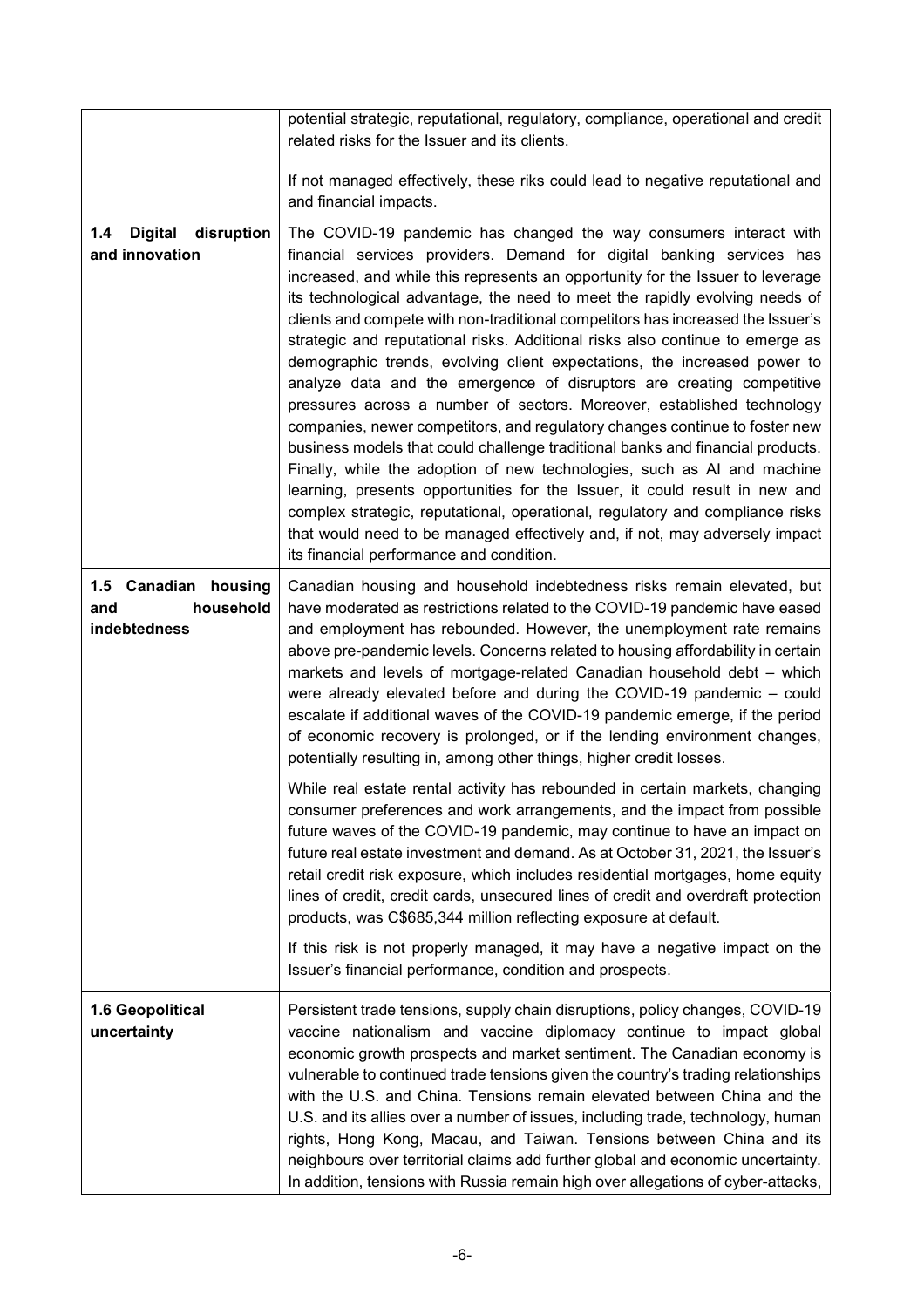|                                                    | election interference, adventurism, and the mistreatment of anti-corruption and<br>pro-democracy activists. Other geopolitical tensions could also add to<br>economic and market uncertainties.                                                                                                                                                                                                                                                                                                                                                                                                                                                                                                                                                                                                 |
|----------------------------------------------------|-------------------------------------------------------------------------------------------------------------------------------------------------------------------------------------------------------------------------------------------------------------------------------------------------------------------------------------------------------------------------------------------------------------------------------------------------------------------------------------------------------------------------------------------------------------------------------------------------------------------------------------------------------------------------------------------------------------------------------------------------------------------------------------------------|
|                                                    | More broadly, the post-pandemic future of global trade remains uncertain, as<br>countries look to decrease reliance on the global supply chain. Increased<br>protectionism and economic nationalism could reshape global alliances as a<br>steady COVID-19 vaccine supply and the supply of other critical goods of<br>economic and national importance (e.g., semiconductors) remain one of the<br>top priorities of governments.                                                                                                                                                                                                                                                                                                                                                              |
|                                                    | Failure to effectively manage this risk may adversely impact the Issuer's<br>financial performance, position and prospects.                                                                                                                                                                                                                                                                                                                                                                                                                                                                                                                                                                                                                                                                     |
| 1.7 Privacy, data and<br>third-party related risks | The protection and responsible use of personal information are critical to<br>maintaining the Issuer's clients' trust. Privacy risk is the risk of improper<br>creation or collection, use, disclosure, retention or destruction of information.<br>In addition, the management and governance of the Issuer's data also remains<br>a top risk given the high value attributed to its data for the insights it can<br>generate for clients and communities. Data management risk is the risk of<br>failing to manage information appropriately throughout its lifecycle due to<br>inadequate processes and controls, resulting in legal or regulatory<br>consequences, reputational damage or financial loss.                                                                                   |
|                                                    | Resulting implications from failing to manage data and privacy risks could<br>include financial loss, theft of intellectual property and/or confidential<br>information, litigation, enhanced regulatory attention and penalties, as well as<br>reputational damage. Effective privacy and information management practices<br>continue to grow in importance, as demonstrated by the continued<br>development of complex regulations in the jurisdictions in which the Issuer<br>operates.                                                                                                                                                                                                                                                                                                     |
|                                                    | The Issuer's potential exposure to these risks increases as it continues to<br>partner with third-party service providers and adopt new business models and<br>technologies (e.g., cloud computing, AI and machine learning). Attackers<br>gravitate towards vulnerabilities in an ecosystem, and the weakest link in the<br>supply chain can be a supplier or third-party service provider, who may not<br>have sufficiently robust controls. Third-party risk is the risk of failure to<br>effectively manage third parties which may expose the Issuer to service<br>disruptions, regulatory action, financial loss, litigation or reputational damage.                                                                                                                                      |
|                                                    | Privacy, data and third-party related risks have been heightened as the use of<br>work from home arrangements remains common practice. Third-party<br>providers critical to the Issuer's operations are monitored for any impact on<br>their ability to deliver services, including vendors of its third-party providers.<br>The collection, use and sharing of data, as well as the management and<br>governance of data, are increasingly important as the Issuer continues to<br>invest in digital solutions and innovation, as well as, expanding its business<br>activities. Failure to properly onboard and manage service providers may<br>expose the Issuer to service disruption, financial loss and other risk that may<br>negatively impact its financial performance and condition. |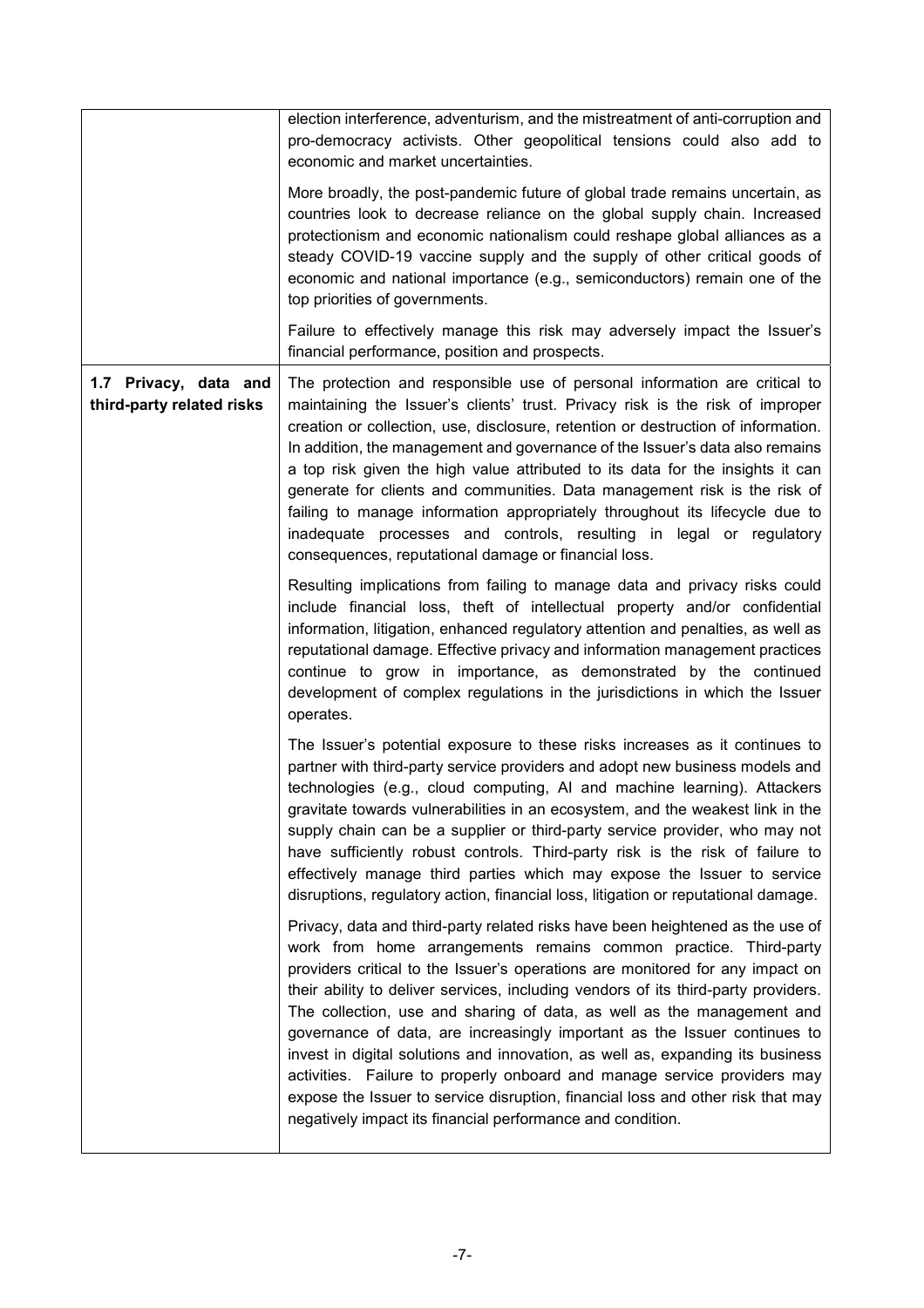| 1.8 Regulatory changes           | The ongoing introduction of new or revised regulations will continue to lead to<br>increasing focus across the organization on meeting additional regulatory<br>requirements across the multiple jurisdictions in which the Issuer operates. See<br>"Business segment results" on pages 24 to 47 of the 2021 MD&A incorporated<br>by reference in the Base Prospectus for information on the Issuer's business<br>segments and the jurisdictions in which they operate. Financial and other<br>reforms that have or are coming into effect, across multiple jurisdictions, such<br>as Canadian anti-money laundering regulations, the interest rate benchmark<br>reform, as well as privacy, climate and consumer protection, continue to impact<br>the Issuer's operations and strategies and may negatively impact its financial<br>performance, condition and prospects. |
|----------------------------------|-----------------------------------------------------------------------------------------------------------------------------------------------------------------------------------------------------------------------------------------------------------------------------------------------------------------------------------------------------------------------------------------------------------------------------------------------------------------------------------------------------------------------------------------------------------------------------------------------------------------------------------------------------------------------------------------------------------------------------------------------------------------------------------------------------------------------------------------------------------------------------|
| 1.9 Culture and conduct<br>risks | The Issuer's purpose, values and risk principles are key dimensions of its<br>culture. The Issuer demonstrates its culture through its conduct - the<br>behaviours, judgments, decisions, and actions of the organization and its<br>employees. Culture and conduct risks are considered top risks for the financial<br>services industry due to the impact the Issuer's choices, behaviours, and<br>overall risk governance can have on outcomes for its stakeholders. The Issuer<br>embeds client considerations into its decision-making processes and aims to<br>ensure focus on the fair treatment of clients, and continues to implement<br>regulatory changes that align with this objective. The Issuer is responsive to<br>evolving employee needs while expecting employees to always act with<br>integrity.                                                      |
|                                  | Canadian, U.S. and global regulators have been increasingly focused on<br>conduct matters and risks, and heightened expectations generally from<br>regulators could lead to investigations, remediation requirements, and higher<br>compliance costs. While the Issuer takes numerous steps to continue to<br>strengthen its conduct practices, and prevent and detect outcomes which could<br>potentially harm clients, customers, employees or the integrity of the markets,<br>such outcomes may not always be prevented or detected and if not, may<br>negatively impact its financial position and performance as well as its<br>prospects.                                                                                                                                                                                                                            |

#### **2. Transactional/Positional risks**

### *2.1 Credit risk*

Credit risk is the risk of loss associated with an obligor's potential inability or unwillingness to fulfill its contractual obligations on a timely basis and may arise directly from the risk of default of a primary obligor of the Issuer (e.g., issuer, debtor, counterparty, borrower or policyholder), indirectly from a secondary obligor of the Issuer (e.g., guarantor or reinsurer), through off-balance sheet exposures, contingent credit risk, associated credit risk and/or transactional risk. Credit risk includes counterparty credit risk arising from both trading and non-trading activities.

Credit risk is inherent in a wide range of the Issuer's businesses. This includes lending to businesses, sovereigns, public sector entities, banks and other financial institutions, as well as certain high net worth individuals, which comprise the Issuer's wholesale portfolio and residential mortgages, personal loans, credit cards, and small business loans, which comprise the Issuer's retail portfolio.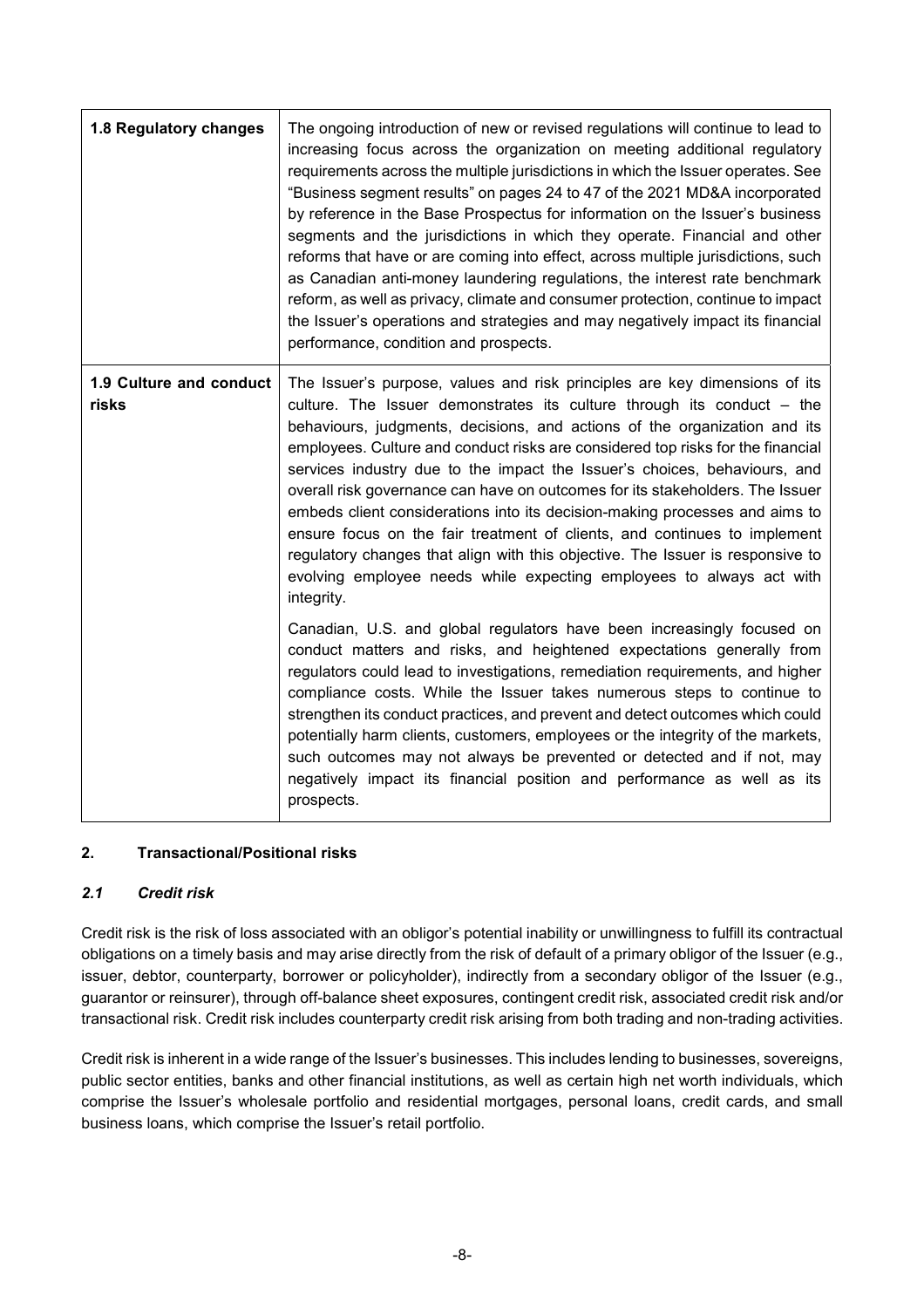The Issuer's gross credit exposure includes lending-related and other credit risk and trading-related credit risk. Lending-related and other credit risk includes: loans and acceptances outstanding, undrawn commitments, and other exposures, including contingent liabilities such as letters of credit and guarantees, debt securities carried at fair value through other comprehensive income ("**FVOCI**") or amortized cost and deposits with financial institutions. Trading-related credit risk includes: Repo-style transactions, which include repurchase and reverse repurchase agreements and securities lending and borrowing transactions, and derivative amounts. The Issuer's gross credit risk exposure as at October 31, 2021 was C\$1,733,146 million. See the table "Credit Risk exposure by portfolio, sector and geography" on page 66 of the 2021 MD&A incorporated by reference in the Base Prospectus for further information.

Credit risk also includes (i) counterparty credit risk; and (ii) wrong-way risk. Counterparty credit risk is the risk that a party with whom the Issuer has entered into a financial or non-financial contract will fail to fulfill its contractual agreement and default on its obligation. It incorporates not only the contract's current value, but also considers how that value can move as market conditions change. Counterparty credit risk usually arises from trading-related derivative and repo-style transactions. Derivative transactions include forwards, futures, swaps and options, and can have underlying references that are either financial (e.g., interest rate, foreign exchange, credit or equity) or non-financial (e.g., precious metal and commodities). For more information on derivatives instruments and credit risk mitigation, see Note 8 of the 2021 Audited Consolidated Financial Statements incorporated by reference into the Base Prospectus.

Wrong-way risk is the risk that exposure to a counterparty is adversely correlated with the credit quality of that counterparty. There are two types of wrong-way risk: (i) specific wrong-way risk, which exists when the Issuer's exposure to a particular counterparty is positively correlated with the probability of default of the counterparty due to the nature of the Issuer's transactions with them (e.g., loans collateralized by shares or debt issued by the counterparty or a related party); and (ii) general wrong-way risk, which exists when there is a positive correlation between the probability of default of counterparties and general macroeconomic or market factors. This typically occurs with derivatives (e.g., the size of the exposure increases) or with collateralized transactions (e.g., the value of the collateral declines).

Geographically, as at October 31, 2021, Canada represented approximately 63% of the Issuer's credit risk exposure while the U.S. represented 21%, Europe 11% and the Other international regions 5%. Accordingly, deterioration in general business and economic conditions in Canada and the U.S. could adversely affect the credit quality of the Issuer's borrowers and counterparties and could thus affect the value of the Issuer's assets and result in an increase in credit losses.

The Issuer has put in place specific frameworks to manage credit risk. See pages 60 to 72 of the 2021 MD&A incorporated by reference in the Base Prospectus for more information. Notwithstanding such frameworks, the Issuer recorded provisions for credit losses ("**PCL**") to recognise estimated credit losses on all financial assets, except for financial assets classified or designated as fair value through profit or loss ("**FVTPL**") and equity securities designated as FVOCI, which are not subject to impairment assessment. For the year ended October 31, 2021, the Issuer's total PCL was C\$(753) million. See the Credit quality performance section on pages 70 to 72 of the 2021 MD&A incorporated by reference in the Base Prospectus.

Failure to effectively manage credit risk may have an adverse impact on the Issuer's financial condition and performance.

### *2.2 Market risk*

Market risk is defined to be the impact of market prices upon the financial condition of the Issuer. This includes potential gains or losses due to changes in market determined variables such as interest rates, credit spreads, equity prices, commodity prices, foreign exchange rates and implied volatilities.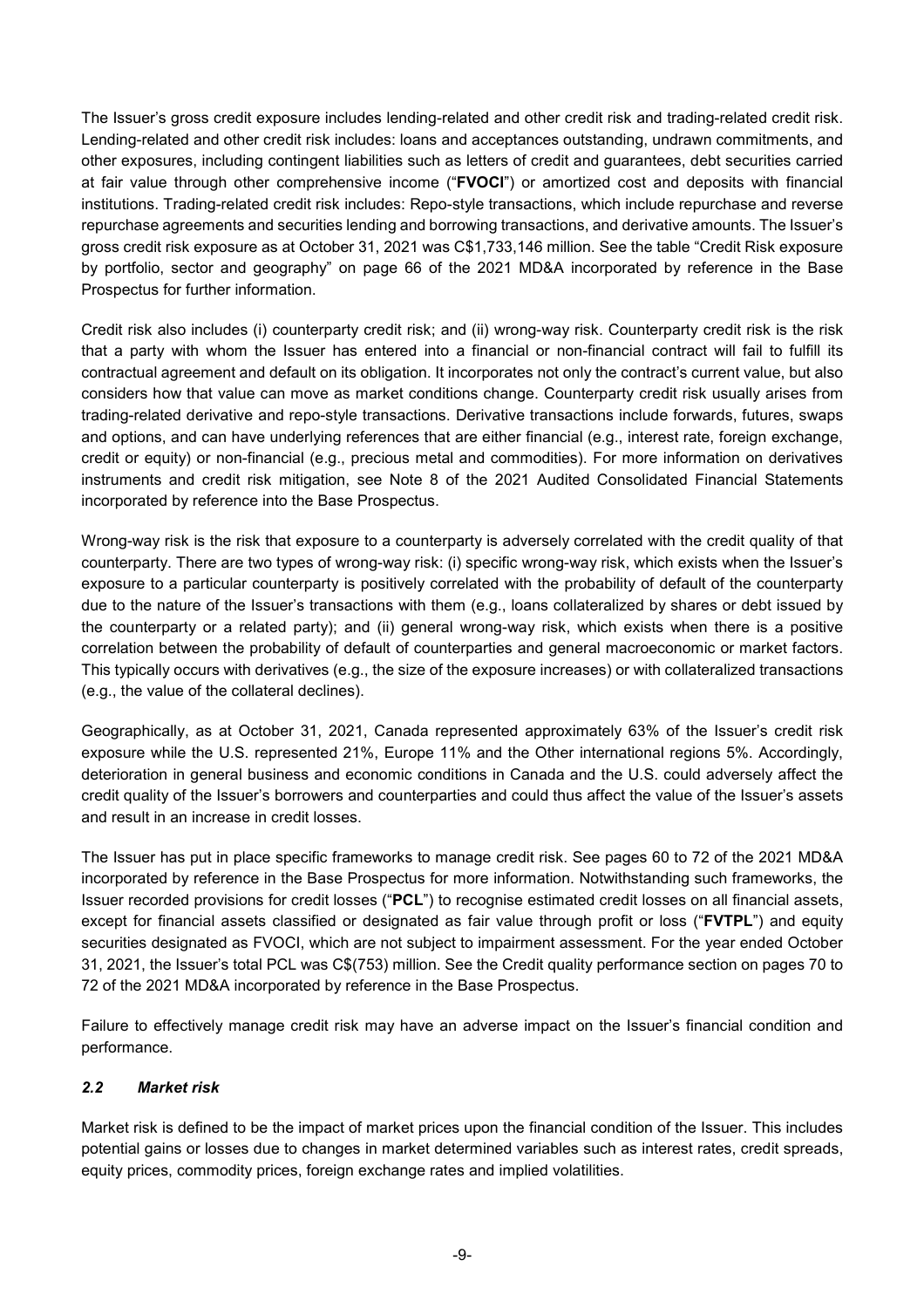The Issuer has adopted specific frameworks to manage market risk as described on pages 72 to 78 of the 2021 MD&A incorporated by reference in the Base Prospectus. Despite these frameworks, the Issuer remains exposed to the risk of loss as a result of market risk which may negatively impact its financial performance and condition.

The measures of financial condition impacted by market risk are as follows:

- 1. Positions whose revaluation gains and losses are reported in revenue, which includes:
	- a) Changes in the fair value of instruments classified or designated as FVTPL, and
	- b) Hedge ineffectiveness.
- 2. Common Equity Tier 1 ("**CET1**") capital, which includes:
	- a) All of the above, plus
	- b) Changes in the fair value of FVOCI securities where revaluation gains and losses are reported as Other comprehensive income ("**OCI**"),
	- c) Changes in the Canadian dollar value of investments in foreign subsidiaries, net of hedges, due to foreign exchange translation, and
	- d) Changes in the fair value of employee benefit plan deficits.
- 3. CET1 ratio, which includes:
	- a) All of the above, plus
	- b) Changes in Risk-weighted assets ("**RWA**") resulting from changes in traded market risk factors, and
	- c) Changes in the Canadian dollar value of RWA due to foreign exchange translation.
- 4. The economic value of the Bank, which includes:
	- a) Points 1 and 2 above, plus
	- b) Changes in the economic value of other non-trading positions, net interest income, and fee based income, as a result of changes in market risk factors.

#### **2.2.1 The key measures of market risk are as follows:**

#### *(a) FVTPL positions*

FVTPL is an accounting concept which indicates that the assets and liabilities are measured at fair value on the balance sheet. The measurement is generally used for financial instruments that are part of the Issuer's trading activities (purchased with intent to sell or repurchase) and are classified as FVTPL, but can be elected for financial assets if it eliminates or significantly reduces a measurement or recognition inconsistency that would otherwise arise from measuring assets or liabilities, or recognising related gains and losses on a different basis (an accounting mismatch).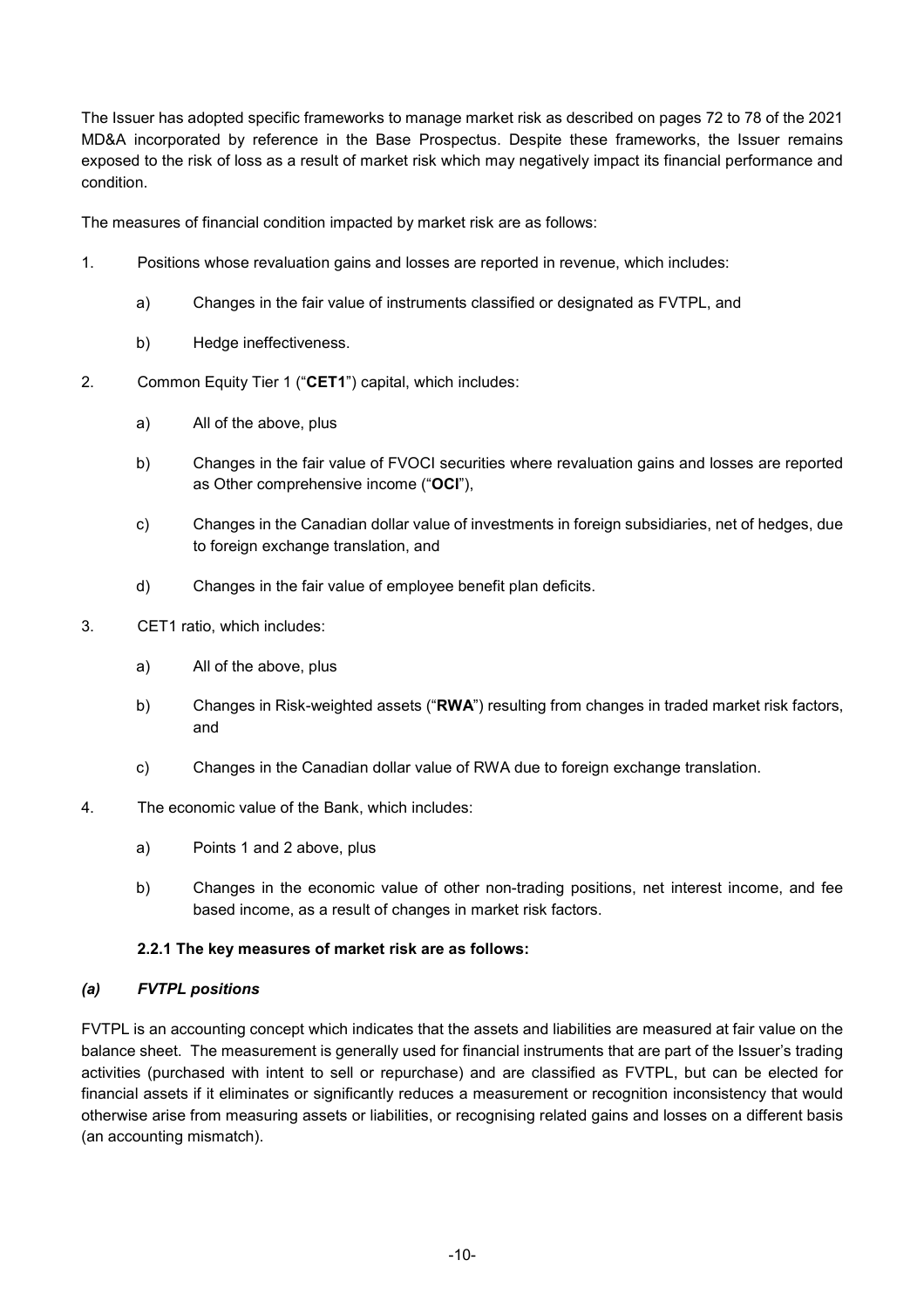The fair value option can be elected for financial liabilities if: (i) the election eliminates an accounting mismatch; (ii) the financial liability is part of a portfolio that is managed on a fair value basis, in accordance with a documented risk management or investment strategy; or (iii) there is an embedded derivative in the financial or non-financial host contract and the derivative is not closely related to the host contract. These instruments cannot be reclassified out of the FVTPL category while they are held or issued (i.e. designated as FVTPL). Any loss or gain in the fair value of these instruments between quarterly balance sheet dates due to changes in market prices and rates are accounted for as losses or gains, and so directly impact the Issuer's financial performance and condition. Financial liabilities designated as FVTPL are recorded at fair value and fair value changes attributable to changes in the Issuer's own credit risk are recorded in OCI. See "Fair value of financial instruments" on page 110 and "Securities" on page 141 of the 2021 Annual Report incorporated by reference in the Base Prospectus for more information on how fair value is determined.

As an element of the Enterprise Risk Appetite Framework, the Board approves the Issuer's overall market risk constraints. Group Risk Management ("**GRM**") creates and manages the control structure for FVTPL positions which ensures that business is conducted on a basis consistent with Board requirements. The Market and Counterparty Credit Risk function within GRM is responsible for creating and managing the controls and governance procedures that ensure that risk taken is consistent with risk appetite constraints set by the Board. These controls include limits on probabilistic measures of potential loss such as Value-at-Risk (VaR), Stressed Value-at-Risk (SVaR) and Incremental Risk Charge (IRC) as defined below:

"**VaR**" is a statistical measure of potential loss for a financial portfolio computed at a given level of confidence and over a defined holding period. The Issuer measures VaR at the 99th percentile confidence level for price movements over a one-day holding period using historic simulation of the last two years of equally weighted historic market data. These calculations are updated daily with current risk positions, with the exception of certain less material positions that are not actively traded and are updated on at least a monthly basis.

"**SVaR**" is calculated in an identical manner as VaR with the exception that it is computed using a fixed historical one-year period of extreme volatility and its inverse rather than the most recent two-year history. The stress period used is a one-year period covering the market volatility observed during Q2 2020. SVaR is calculated daily for all portfolios, with the exception of certain less material positions that are not actively traded and are updated on at least a monthly basis.

"**IRC**" captures the risk of losses under default or rating changes for issuers of certain traded fixed income instruments. IRC is measured over a one year horizon at a 99.9% confidence level, and captures different liquidity horizons for instruments and concentrations in issuers under a constant level of risk assumption. Changes in measured risk levels are primarily associated with changes in inventory from the applicable fixed income trading portfolios.

See the table under "Market risk measures — FVTPL positions" on page 73 of the 2021 MD&A, incorporated by reference in the Base Prospectus, for the quantitative impact of market risk on FVTPL positions for the year ended October 31, 2021.

### *(b) Interest Rate Risk in the Banking Book (IRRBB) positions*

IRRBB activity arises primarily from traditional customer-originated banking products such as deposits and loans, and includes related hedges as well as the interest rate risk from securities held for liquidity management purposes. Factors contributing to IRRBB include mismatches between asset and liability repricing dates, relative changes in asset and liability rates in response to market rate scenarios, and other product features affecting the expected timing of cash flows, such as options to pre-pay loans or redeem term deposits prior to contractual maturity. IRRBB sensitivities are regularly measured and reported, and subject to limits and controls with independent oversight from Group Risk Management.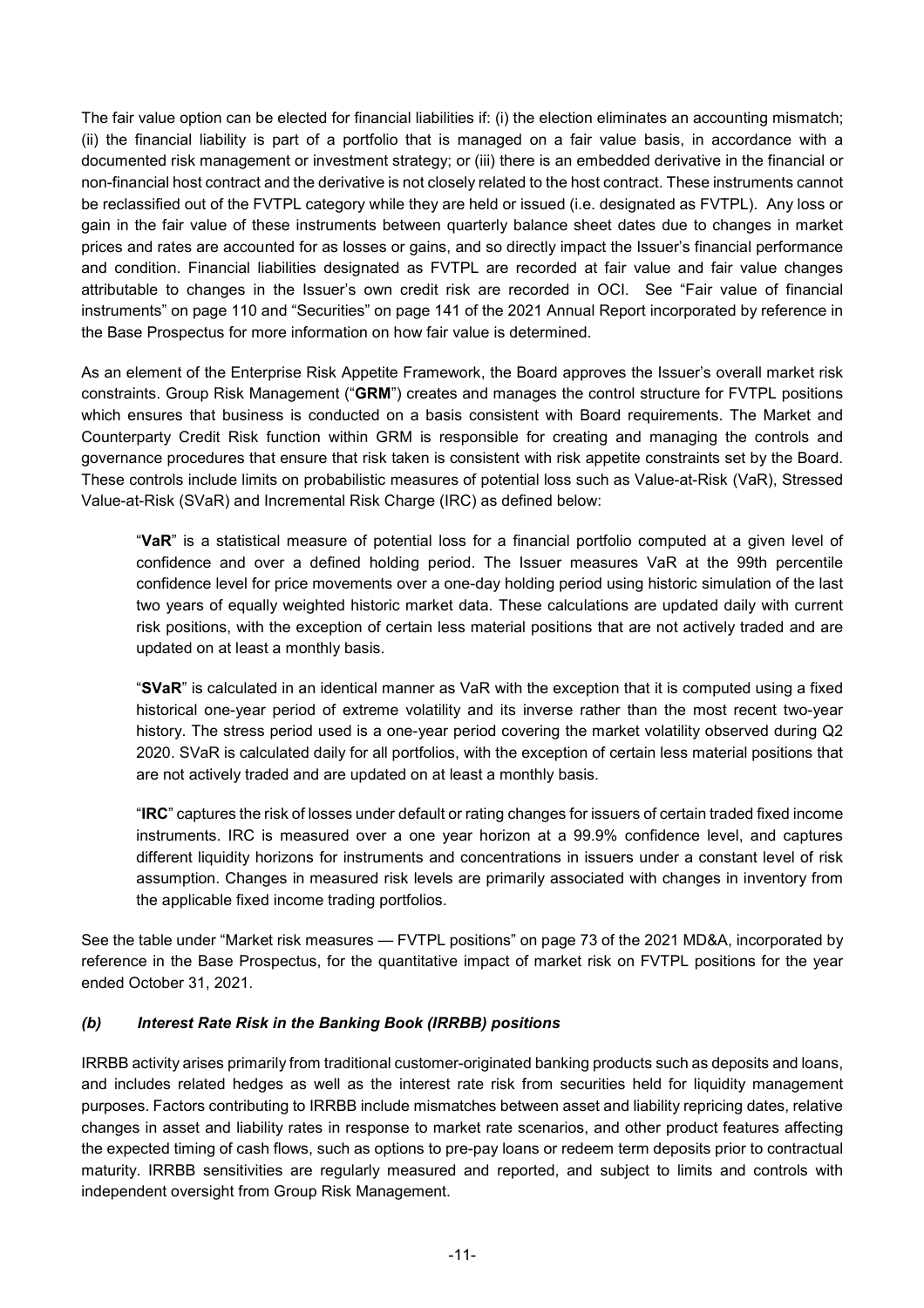To monitor and control IRRBB, the Issuer assesses two primary metrics, Net Interest Income ("**NII**") risk and Economic Value of Equity ("**EVE**") risk, under a range of market shocks, scenarios, and time horizons. The table on page 75 of the 2021 MD&A shows the potential before-tax impact of an immediate and sustained 100 basis points increase or decrease in interest rates on projected 12-month NII and EVE assuming no subsequent hedging. Rate floors are applied within the declining rates scenarios which prevent EVE valuation and NII simulation rate levels from falling below a minimum average level of negative 25 bps across major currencies. Interest rate risk measures are based on current on and off-balance sheet positions which can change over time in response to business activity and management actions.

As at October 31, 2021, an immediate and sustained -100 bps shock would have had a negative impact to the Issuer's NII of C\$921 million. An immediate and sustained +100 bps shock at the end of October 31, 2021 would have had a negative impact to the Issuer's EVE of C\$2,009 million.

### *(c) Investment securities carried at FVOCI*

The Issuer held C\$78 billion of investment securities carried at FVOCI as at October 31, 2021. The Issuer holds debt securities carried at FVOCI primarily as investments, as well as to manage liquidity risk and hedge interest rate risk in the Issuer's non-trading banking balance sheet. As at October 31, 2021, the Issuer's portfolio of investment securities carried at FVOCI is interest rate sensitive and would impact OCI by a pre-tax change in value of C\$8 million as measured by the change in the value of the securities for a one basis point parallel increase in yields. The portfolio also exposes the Issuer to credit spread risk of a pre-tax change in value of C\$14 million, as measured by the change in value for a one basis point widening of credit spreads. The value of the investment securities carried at FVOCI included in the Issuer's IRRBB measure as at October 31, 2021 was C\$75 billion. The Issuer's investment securities carried at FVOCI also include equity exposures of C\$1 billion as at October 31, 2021.

#### *(d) Non-trading foreign exchange rate risk*

Foreign exchange rate risk is the potential adverse impact on earnings and economic value due to changes in foreign currency rates. The Issuer's revenue, expenses and income denominated in currencies other than the Canadian dollar are subject to fluctuations as a result of changes in the value of the average Canadian dollar relative to the average value of those currencies. The Issuer's most significant exposure is to the U.S. dollar, due to the Issuer's operations in the U.S. and other activities conducted in U.S. dollars. Other significant exposures are to the British pound and the Euro, due to the Issuer's activities conducted internationally in these currencies. A strengthening or weakening of the Canadian dollar compared to the U.S. dollar, British pound and the Euro could reduce or increase, as applicable, the translated value of the Issuer's foreign currency denominated revenue, expenses and earnings and could have a significant effect on the results of the Issuer's operations. The Issuer is also exposed to foreign exchange rate risk arising from its investments in foreign operations.

For unhedged equity investments, when the Canadian dollar appreciates against other currencies, the unrealized translation losses on net foreign investments decreases the Issuer's shareholder equity through the other components of equity and decreases the translated value of the RWA of the foreign currency-denominated asset. The reverse is true when the Canadian dollar depreciates against other currencies. Consequently, the Issuer considers these impacts in selecting an appropriate level of its investments in foreign operations to be hedged.

### *2.3 Liquidity and funding risk*

Liquidity and funding risk ("**liquidity risk**") is the risk that the Issuer may be unable to generate sufficient cash or its equivalents in a timely and cost-effective manner to meet its commitments. Liquidity risk arises from mismatches in the timing and value of on-balance sheet and off-balance sheet cash flows.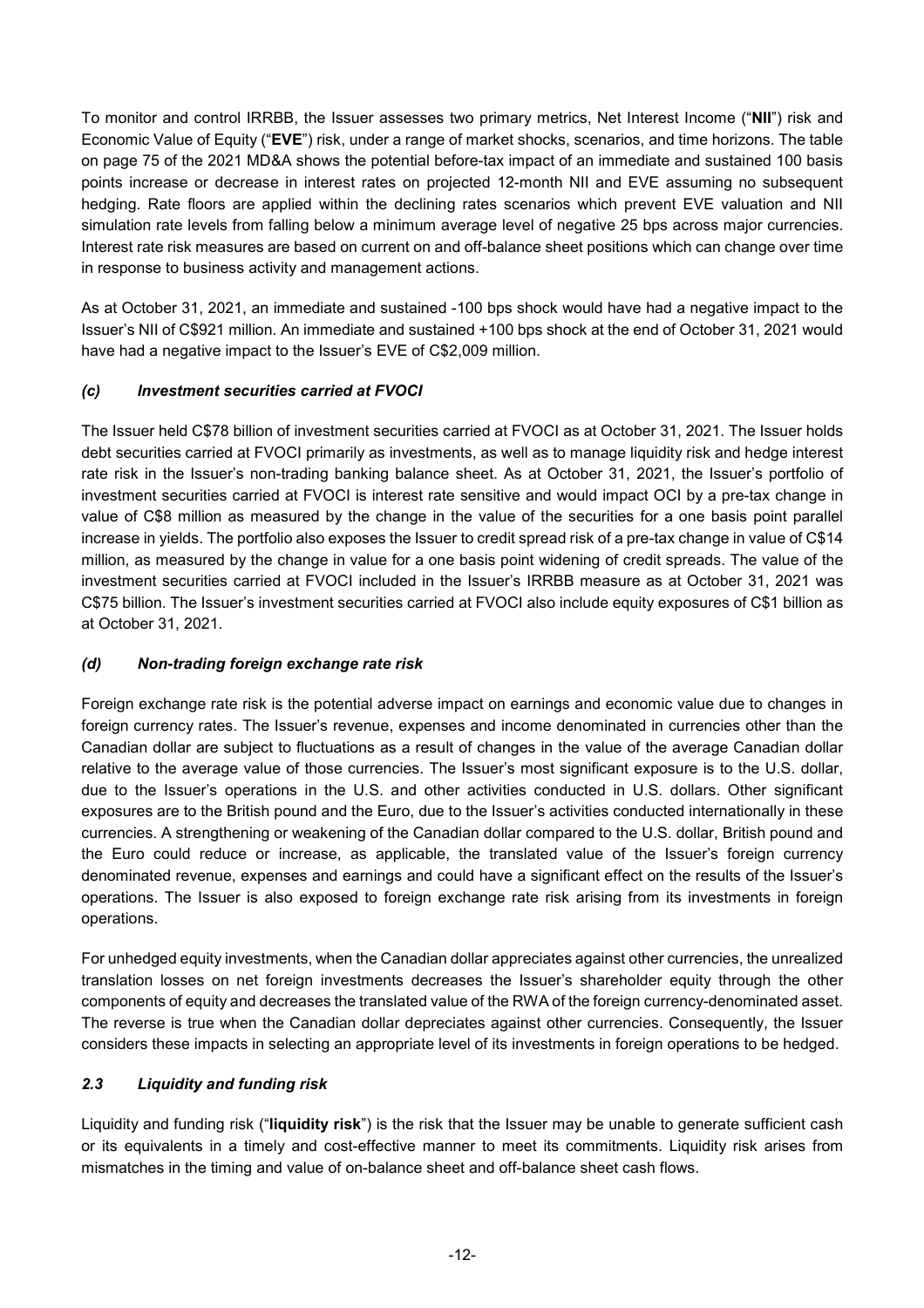Core funding, comprising capital, longer-term wholesale liabilities and a diversified pool of personal and, to a lesser extent, commercial and institutional deposits, is the foundation of the Issuer's structural liquidity position. The Issuer's ability to access unsecured funding markets and to engage in certain collateralized business activities on a cost-effective basis are primarily dependent upon maintaining competitive credit ratings. Credit ratings and outlooks provided by rating agencies reflect their views and methodologies. Ratings are subject to change, based on a number of factors including, but not limited to, the Issuer's financial strength, competitive position, liquidity and other factors not completely within the Issuer's control. A lowering of the Issuer's credit ratings may have potentially adverse consequences for the Issuer's funding capacity or access to the capital markets, may affect the Issuer's ability, and the cost, to enter into normal course derivative or hedging transactions and may require the Issuer to post additional collateral under certain contracts, any of which may have an adverse effect on its results of operations and financial condition.

The Liquidity Coverage Ratio ("**LCR**") is a Basel III metric that measures the sufficiency of high-quality liquid assets ("**HQLA**") available to meet liquidity needs over a 30-day period in an acute stress scenario. The Basel Committee on Banking Supervision ("**BCBS**") and Office of the Superintendent of Financial Institutions ("**OSFI**") regulatory minimum coverage level for LCR is 100%. The Issuer's average LCR for the quarter ended October 31, 2021 was 123%, which translates into a surplus of approximately C\$67 billion. Net Stable Funding Ratio ("**NSFR**") is a Basel III metric that measures the sufficiency of available stable funding relative to the amount of required stable funding. The BCBS and OSFI regulatory minimum coverage level for NSFR is 100%. The Issuer's NSFR as at October 31, 2021 was 116%, which translates into a surplus of approximately C\$114.0 billion. Despite the Issuer's liquidity risk management policy described on pages 78 through 90 of the 2021 MD&A incorporated by reference into the Base Prospectus, any significant deterioration in its liquidity position may lead to an increase in funding costs or constrain the volume of new lending. These factors may adversely impact the Issuer's financial performance and position.

## *2.4 Insurance risk*

Insurance risk refers to the potential financial loss to the Issuer that may arise where the amount, timing and/or frequency of benefit and/or premium payments under insurance or reinsurance contracts are different than expected. Insurance risk is distinct from those risks covered by other parts of the Issuer's risk management framework (e.g., credit, market and operational risk) where those risks are ancillary to, or accompany, the risk transfer. The Issuer's five insurance sub-risks are: morbidity, mortality, longevity, policyholder behavior (lapse), and travel risk. Insurance risk may negatively impact the Issuer's financial performance and condition. See a description of the Issuer's insurance business on pages 38 to 41 of the 2021 MD&A incorporated by reference into the Base Prospectus.

### **3. Operational risk**

Operational risk is the risk of loss or harm resulting from people, inadequate or failed internal processes, controls and systems or from external events. Operational risk is inherent in all of the Issuer's activities and third party activities and failure to manage operational risk can result in direct or indirect financial loss, reputational impact or regulatory scrutiny and proceedings in the various jurisdictions where the Issuer operates.

Notwithstanding anything in this risk factor, this risk factor should not be taken as implying that the Issuer will be unable to comply with its obligations as a company with securities admitted to the Official List of the UK Financial Conduct Authority (the "**FCA**") or as a supervised firm regulated by the FCA or the UK Prudential Regulation Authority (the "**PRA**").

As at October 31, 2021, the Issuer's total RWA amounted to C\$552,541 million, C\$73,593 million of which was for operational risk (compared to C\$444,142 million for credit risk and C\$34,806 million for market risk).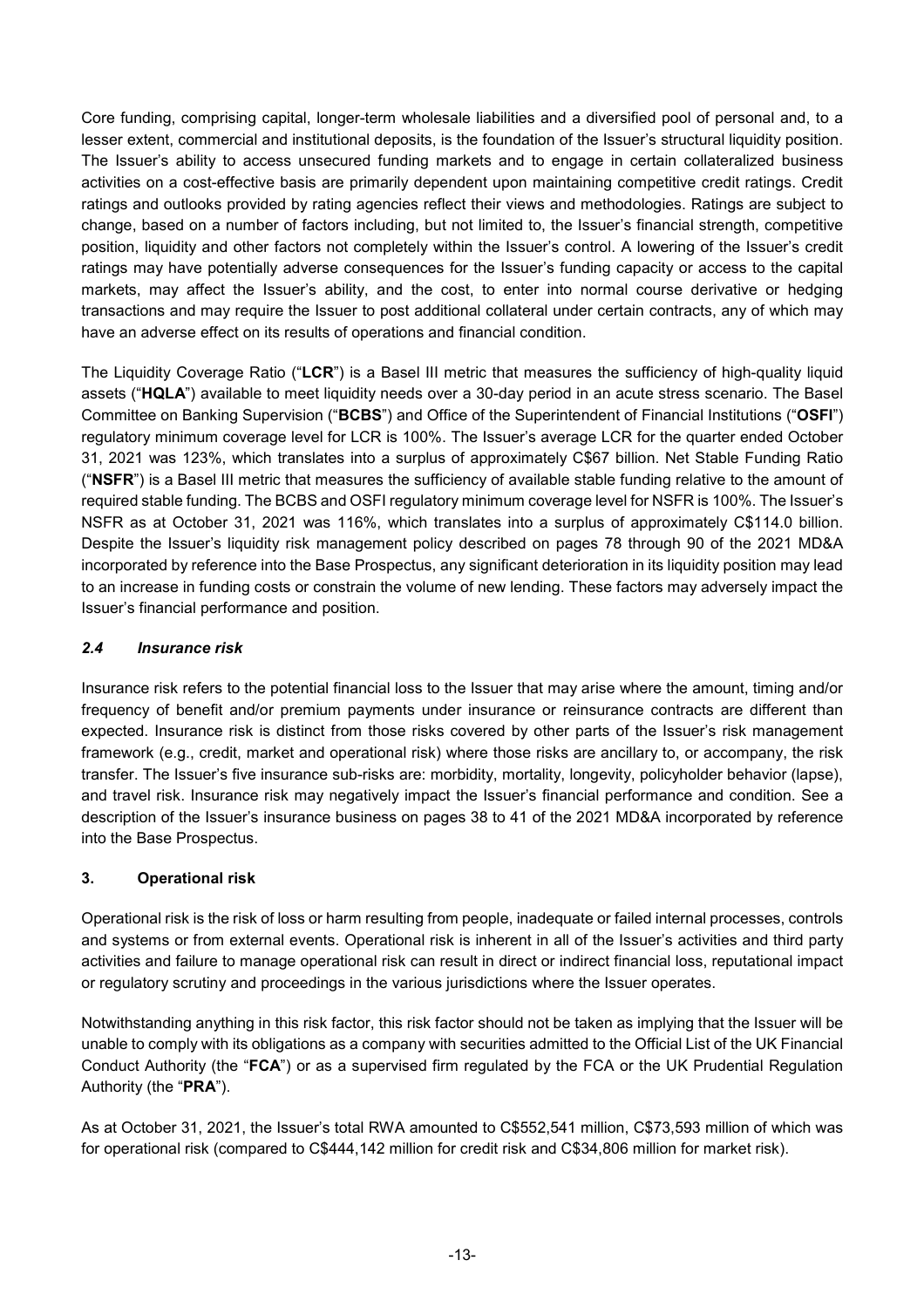The Issuer's operations expose it to many different operational risks, which may adversely affect its businesses and financial results. In addition to cybersecurity, data management and privacy, and third party risk, which are also discussed above in "**1. Top and emerging risks**", the Issuer's results could also be adversely affected by risks associated with money laundering and terrorist financing and business continuity.

Money laundering and terrorist financing risk is the risk that the Issuer's products and services are used to facilitate the laundering of proceeds of crime, including the financing of terrorist activity. The Issuer maintains an enterprise-wide program designed to deter, detect and report suspected money laundering and terrorist financing activities across its organization, while seeking to ensure compliance with the laws and regulations of the various jurisdictions in which the Issuer operates. Despite the Issuer's compliance programmes, non-compliance may still occur, leading to enforcement action, criminal prosecutions and reputational damage which could negatively impact its financial performance and condition.

Business continuity risk is the risk of being unable to maintain, continue or restore essential business operations during and/or after an event that prevents the Issuer from conducting business in the normal course. Exposure to disruptive operational events interrupts the continuity of the Issuer's business operations and could negatively impact the Issuer's financial results, reputation, client outcomes and/or result in harm to the Issuer's employees. These operational events could result from the impact of severe weather, pandemics, failed processes, technology failures or cyber threats.

### **4.** *Regulatory compliance risk and legal and regulatory environment*

### **4.1 Regulatory compliance risk**

Regulatory compliance risk is the risk of potential non-conformance with laws, rules, regulations and prescribed practices in any jurisdiction in which the Issuer operates. Issues regarding compliance with laws and regulations can arise in a number of areas in large complex financial institutions, such as the Issuer, and are often the result of inadequate or failed internal processes, controls, people or systems. The Issuer currently is, and may be at any given time, subject to a number of legal and regulatory proceedings and subject to numerous governmental and regulatory examinations, investigations and other inquiries.

Laws and regulations are in place to protect the financial and other interests of the Issuer's clients, investors and the public. As a large-scale global financial institution, the Issuer is subject to numerous laws and extensive and evolving regulation by governmental agencies, supervisory authorities and self-regulatory organizations in Canada, the U.S., the U.K., Europe and other jurisdictions in which it operates. Such regulation continues to become increasingly extensive and complex. In addition, regulatory scrutiny and expectations in Canada, the U.S., the U.K., Europe and other jurisdictions for large financial institutions with respect to, among other things, governance, risk management practices and controls, and conduct, as well as the enforcement of regulatory compliance matters, has intensified. Failure to comply with these regulatory requirements and expectations or to resolve any identified deficiencies could result in increased regulatory oversight and restrictions. Resolution of such matters can also result in the payment of substantial penalties, agreements with respect to future operation of their business, actions with respect to relevant personnel, admission of wrongdoing, and guilty pleas with respect to criminal charges.

Operating in this increasingly complex regulatory environment and intense regulatory enforcement environment, the Issuer is and has been subject to a variety of legal proceedings, including civil claims and lawsuits, criminal charges, regulatory scrutiny, examinations and proceedings, investigations, audits and requests for information by various governmental regulatory agencies and law enforcement authorities in various jurisdictions, and the Issuer anticipates that its ongoing business activities will give rise to such matters in the future. The global scope of the Issuer's operations also means that a single issue may give rise to overlapping regulatory investigations, regulatory proceedings and or civil litigation claims in different jurisdictions. The Issuer can be subject to such proceedings due to alleged violations of law or, if determined by regulators, allegedly inadequate policies,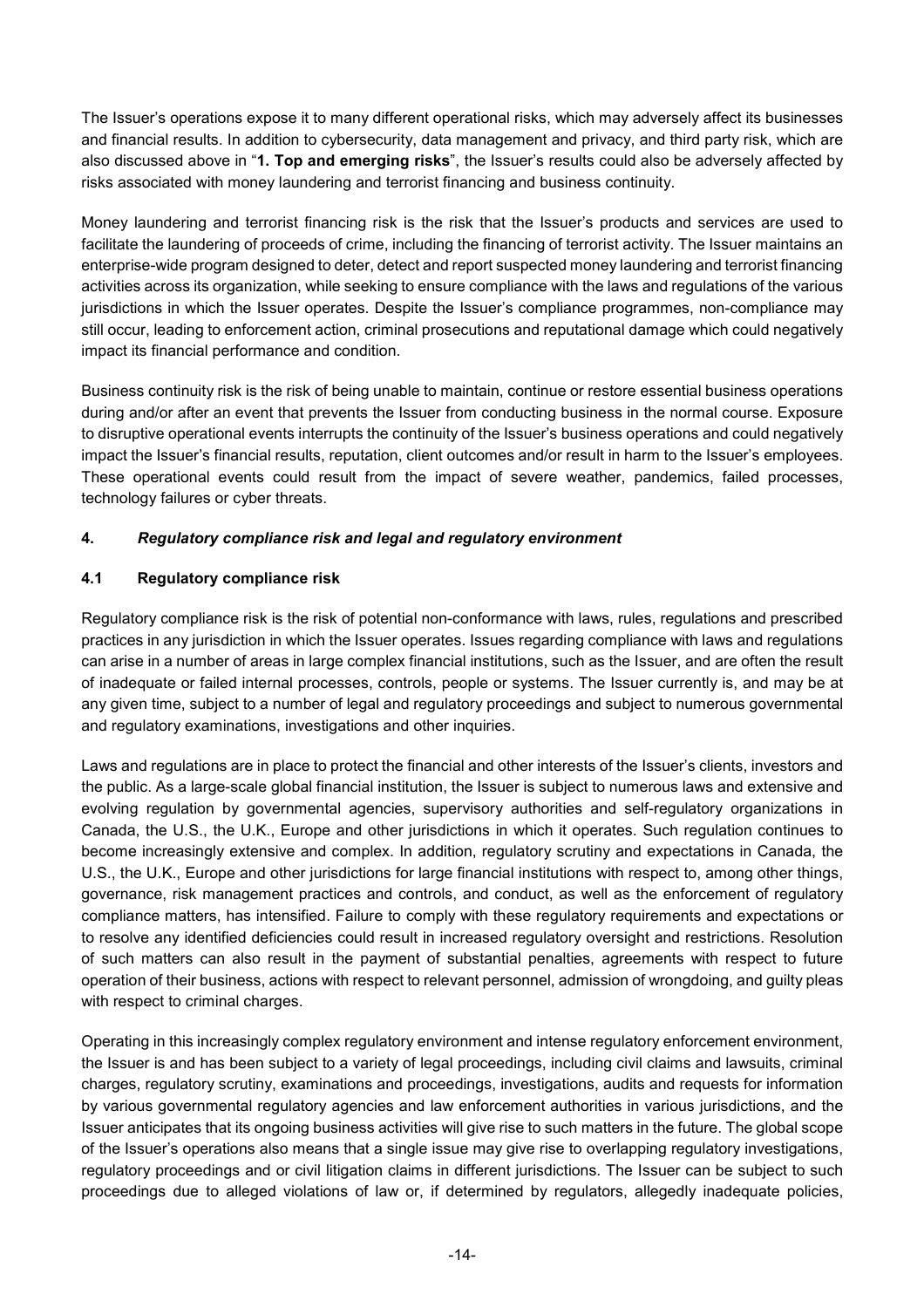procedures, controls or remediation of deficiencies. Changes to laws, including tax laws, regulations or regulatory policies, as well as the changes in how they are interpreted, implemented or enforced, could adversely affect the Issuer, for example, by lowering barriers to entry in the businesses in which it operates, increasing its costs of compliance, or limiting its activities and ability to execute its strategic plans. In addition, the severity of the remedies sought in legal and regulatory proceedings to which the Issuer is subject have increased. Further, there is no assurance that the Issuer always will be, or be deemed to be, in compliance with laws, regulations or regulatory policies or expectations. Accordingly, it is possible that the Issuer could receive a judicial or regulatory enforcement judgment or decision that results in significant fines, damages, penalties, and other costs or injunctions, criminal convictions, or loss of licenses or registrations that would damage its reputation, and negatively impact its earnings and ability to conduct some of its businesses. The Issuer is also subject to litigation arising in the ordinary course of its business and the adverse resolution of any litigation could have a significant adverse effect on its results or could give rise to significant reputational damage, which in turn could impact its future business prospects.

The Issuer's Regulatory Compliance Management Framework outlines how it manages and mitigates the regulatory compliance risks associated with failing to comply with, or adapt to, current and changing laws and regulations in the jurisdictions in which it operates. Regulatory compliance risk includes the regulatory risks associated with financial crimes (which include, but are not limited to, money laundering, bribery, and sanctions), privacy, market conduct, consumer protection, business conduct, as well as prudential and other generally applicable non-financial requirements. Specific compliance policies, procedures and supporting frameworks have been developed to manage regulatory compliance risk.

### **4.2** *Legal and regulatory environment*

Legal and regulatory environment risk is the risk that new or modified laws and regulations, and the interpretation or application of laws and regulations, will negatively impact the way in which the Issuer operates, both in Canada and in the other jurisdictions in which it conducts business. The full impact of some of these changes on the Issuer's business will not be known until final rules are implemented and market practices have developed in response. The Issuer continues to respond to these and other developments and is working to minimize any potential adverse business or economic impact. The following provides a high-level summary of some of the key regulatory changes that have potential to increase or decrease the Issuer's costs, impact its profitability and increase the complexity of its operations. A summary of the additional regulatory changes instituted by governments globally and by OSFI in response to the COVID-19 pandemic are included in the Impact of COVID-19 pandemic and Capital management sections of the Issuer's 2021 Annual Report incorporated by reference in the Base Prospectus.

### *(i) Global uncertainty*

Significant uncertainty about the impacts of the COVID-19 pandemic, supply chain disruptions, trade policy and geopolitical tensions continue to pose risks to the global economic outlook. In October 2021, the International Monetary Fund (IMF) projected global growth of 5.9% in calendar 2021, down 0.1% from its July forecast, reflecting supply chain disruptions in advanced economies and limited vaccine access in developing countries. Despite largely positive economic developments throughout the year, uncertainty remains regarding new variants of COVID-19 and the potential impacts of uneven vaccine access and vaccine hesitancy. Trade policy also remains a source of global uncertainty as countries consider ways to incorporate climate policy into trade policy and the U.K. continues to develop its post-Brexit international trade policies. Finally, global financial markets remain vulnerable to geopolitical tensions, such as those between the U.S. and China, many of which center around trade and technology. While the Issuer's diversified business model, as well as its product and geographic diversification, continue to help mitigate the risk posed by global uncertainty and in particular its effect on the Canadian and U.S. economies, it may still have an adverse impact on the Issuer's financial performance and condition.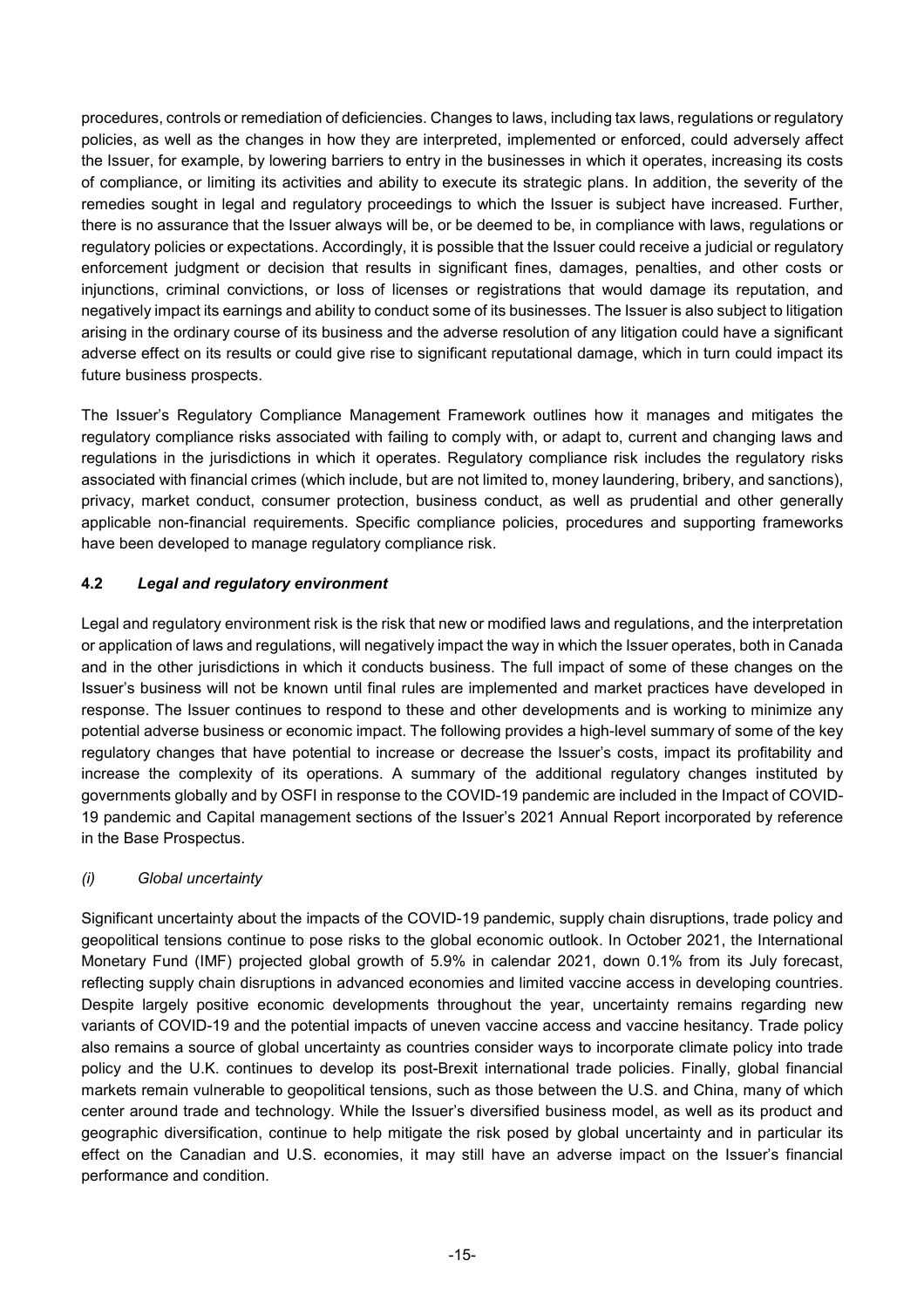### *(ii) Consumer protection*

On August 18, 2021, the Canadian federal government published the Financial Consumer Protection Framework Regulations which are the underlying regulations to support the new Financial Consumer Protection Framework (FCPF). The FCPF encompasses a number of new consumer protection requirements, including complaint handling, access to banking services, and disclosures. The Issuer will be required to comply with the regulations by June 30, 2022 and it expects to be in compliance by the effective date.

## *(iii) Minimum qualifying rates for insured and uninsured mortgages in Canada*

Effective June 1, 2021, the proposed minimum qualifying rate for uninsured mortgages is the greater of the mortgage contract rate plus 2% or 5.25%. OSFI also announced that it will review and communicate the qualifying rate at a minimum annually, every December. The Department of Finance Canada, who is responsible for setting the benchmark rate for qualifying insured mortgages, also announced that it would align the rate for insured mortgages with the rate set by OSFI for uninsured mortgages and that this new rate would apply to insured mortgages approved on June 1, 2021 or later. The minimum qualifying rate for insured mortgages will be subject to review and periodic adjustment.

### *(iv) Interest rate benchmark reform*

London Interbank Offered Rate (LIBOR) is the most widely referenced benchmark interest rate across the globe for derivatives, bonds, loans and other floating rate instruments; however, there is a regulator-led push to transition the market away from LIBOR and certain other benchmark rates to alternative benchmark rates (ABRs) that are based on actual overnight transactions. On March 5, 2021, the FCA, the regulator of the ICE Benchmark Administration (IBA) which administers LIBOR, announced the permanent cessation or loss of representativeness of all 35 LIBOR benchmark settings currently published by the IBA as of December 31, 2021 or June 30, 2023.

Details related to certain settings to which the Issuer is exposed are noted below.

• Publication of the 1-week and 2-month USD LIBOR settings will cease immediately after December 31, 2021. Publication of the overnight and 12-month USD LIBOR settings will cease immediately after June 30, 2023, while the 1-month, 3-month and 6-month USD LIBOR settings will no longer be representative of the underlying market and economic reality they are intended to measure after June 30, 2023. The FCA may consult on requiring the IBA to publish 1-month, 3-month and 6-month USD LIBOR settings after the end of June 2023 on a non-representative "synthetic" basis.

• Publication of the overnight, 1-week, 2-month and 12-month GBP LIBOR settings will cease immediately after December 31, 2021, while the 1-month, 3-month and 6-month GBP LIBOR settings will no longer be representative of the underlying market and economic reality they are intended to measure after December 31, 2021. The FCA will require the IBA to continue to publish 1, 3 and 6 month GBP LIBOR settings until the end of 2022 on a non-representative "synthetic" basis.

The FCA announcement engaged contractual triggers for the calculation and future application of fallback provisions related to the Issuer's LIBOR linked products, including certain loans, bonds and derivatives.

Additionally, on June 22, 2021, OSFI issued a letter setting out their expectation that Federally Regulated Financial Institutions (FRFIs) will stop using USD LIBOR settings as soon as possible and will not enter into new transactions referencing these rates after December 31, 2021. OSFI further expects FRFIs to prioritize system and model updates to accommodate ABRs by December 31, 2021, and be fully prepared to transact in ABRs that are available in markets in which the FRFI operates by December 31, 2021.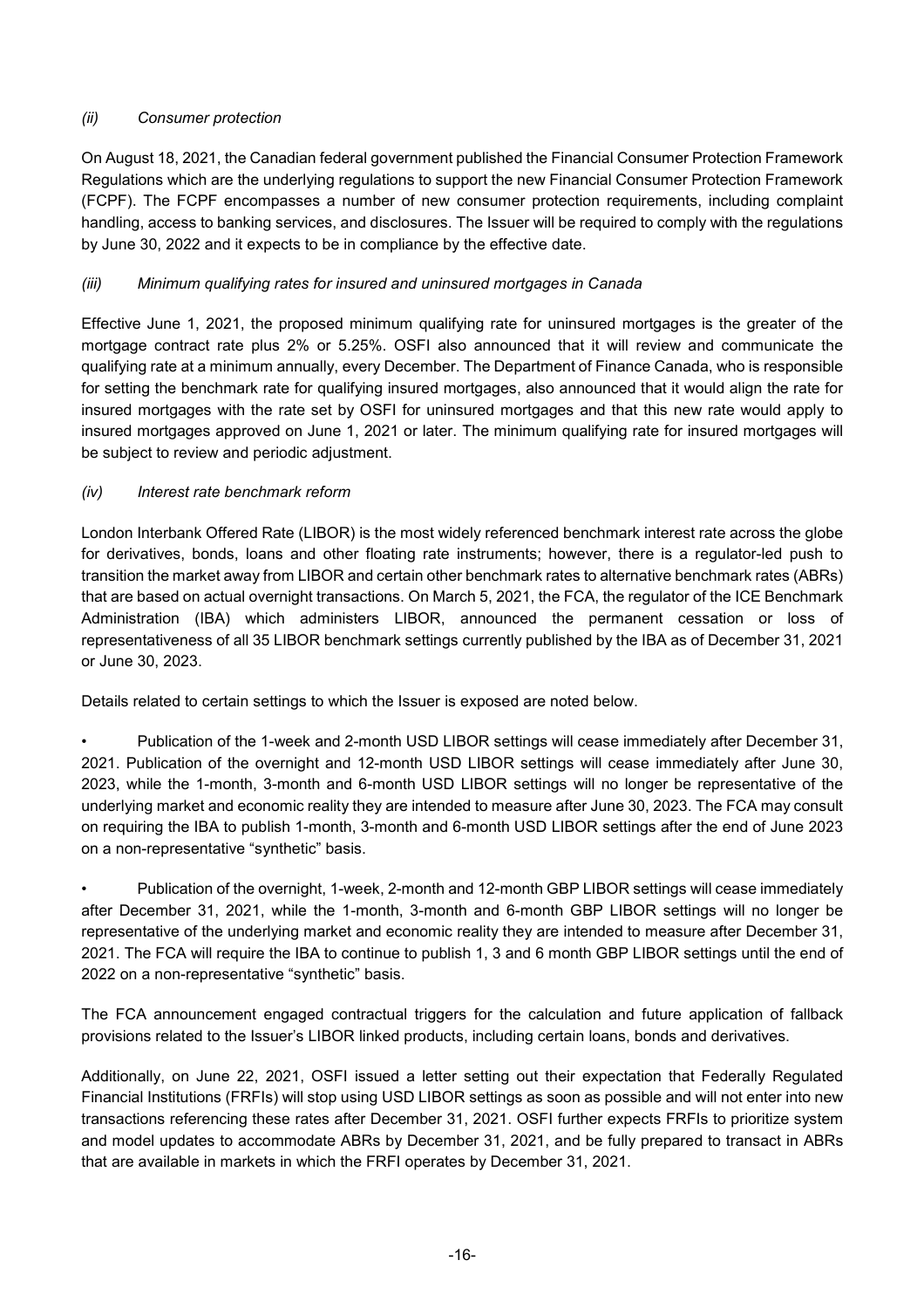To manage its transition away from LIBOR, the issuer has implemented a comprehensive enterprise-wide program and governance structure that addresses the key areas of impact including contract remediation, funding and liquidity planning, risk management, financial reporting and valuation, systems, processes and client education and communication. Transition activities are focused on two broad streams of work: (i) developing new ABR linked products, and (ii) conversion of existing LIBOR based contracts to ABRs. The Issuer's program timelines are ultimately dependent on broader market acceptance of products that reference the new ABRs and the Issuer's clients' readiness and ability to adopt the replacement products. Significant matters that the Issuer continues to evaluate include client product offerings, short and long-term funding strategies, and its hedging programs. The Issuer continues to work towards the recommended target dates for the cessation of LIBORbased products provided by its regulators and is on track with its transition activities to move to ABRs. For further details, refer to the Critical accounting policies and estimates section in the Issuer's 2021 Annual Report and Note 2 of its 2021 Annual Consolidated Financial Statements.

#### *(v) Client focused reforms*

The Canadian Securities Administrators published amendments to National Instrument 31-103 to implement the Client Focused Reforms (Reforms), which are intended to increase the standard of conduct required for Canadian securities registrants. The Reforms enhance core requirements relating to conflicts of interest, suitability, know-your-product and know-your-client requirements, and also introduce new requirements relating to relationship disclosure, training and recordkeeping. The changes are coming into effect in two phases: the first phase relating to conflicts of interest and the related disclosure requirements came into effect on June 30, 2021, and the second phase relating to the remaining requirements comes into effect on December 31, 2021. The requirements primarily impact the Issuer's Personal & Commercial Banking and Wealth Management platforms. The Issuer is well positioned to comply with the requirements.

### *(vi) U.S. regulatory initiatives*

Policymakers continue to evaluate and implement reforms to various U.S. financial regulations, which could result in either expansion or reduction to the U.S. regulatory requirements and associated changes in compliance costs. On January 1, 2021, the U.S. Congress enacted the Anti-Money Laundering Act of 2020 (AMLA) which represents a comprehensive set of reforms to U.S. anti-money laundering laws. Regulations pertaining to this legislation have yet to be issued; the extent, timing and impact of which are unknown at this time. The Issuer will continue to monitor developments and any resulting implications for it.

### *(vii) U.K. and European regulatory reform*

EU Sustainability-Related Disclosures Regulation requires financial services firms to disclose their approaches to considering environmental, social and governance factors as part of their advice and investment decision processes. These requirements were effective on March 10, 2021 and to date there has been no material impact on the Issuer; however, the Issuer will continue to monitor future guidance and the impact, if any, on it.

All the regulations noted above could increase compliance costs for the Issuer and the interpretation or application of these regulations could negatively impact the way in which the Issuer operates.

### **5. Strategic risks**

#### *5.1 Strategic risk*

Strategic risk is the risk that the Issuer or particular business areas of the Issuer will make inappropriate strategic choices, or will be unable to successfully implement selected strategies or achieve the expected benefits. For more information on the Issuer's strategic goals in each of its business segments, see pages 24 to 47 of the 2021 MD&A incorporated by reference into the Base Prospectus. Business strategy is a major driver of the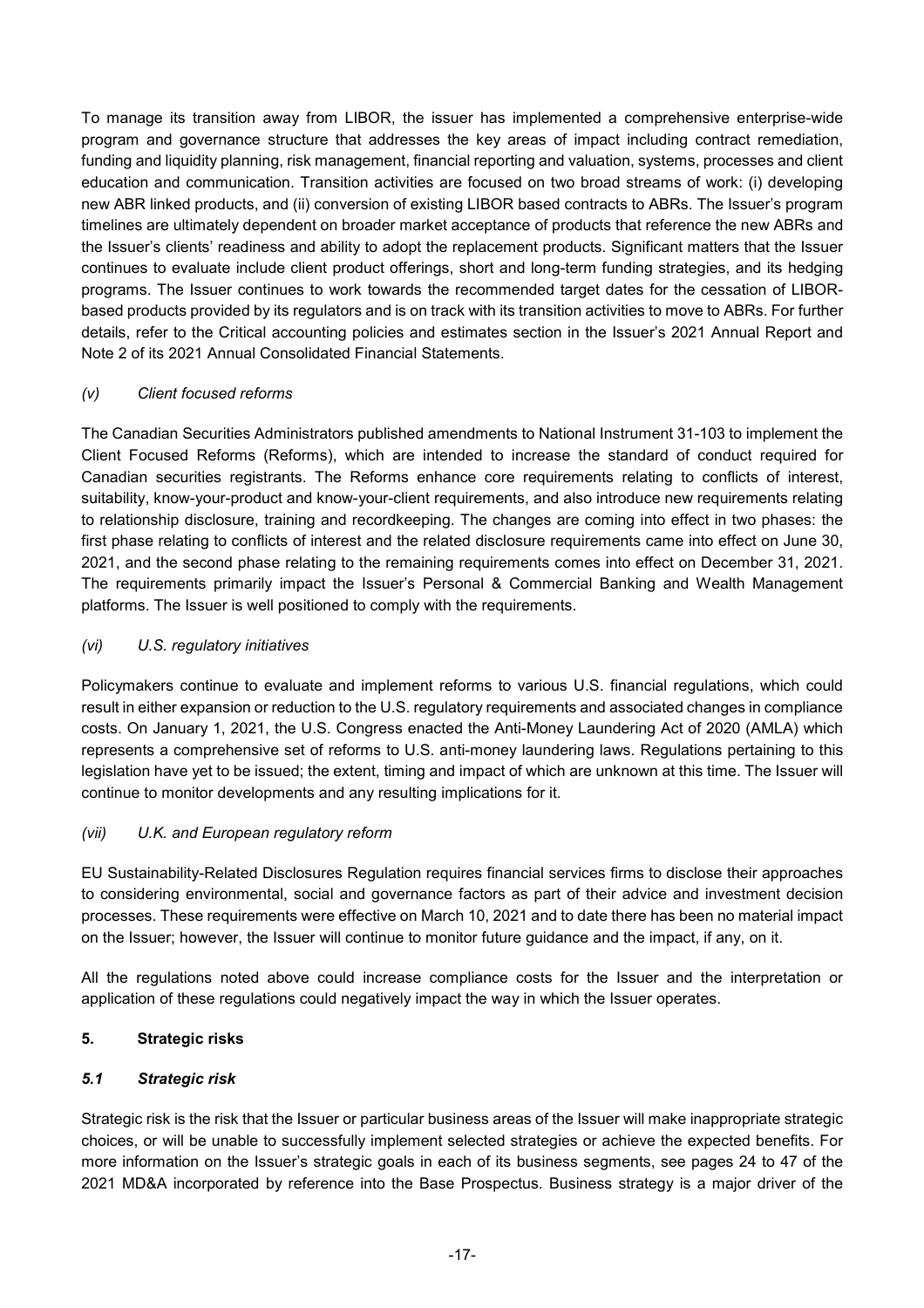Issuer's risk appetite and consequently the strategic choices the Issuer makes in terms of business mix determine how the Issuer's risk profile changes. The Issuer's ability to execute on its objectives and strategic goals will influence its financial performance. If the Issuer is unable to successfully implement selected strategies or related plans and decisions, if the Issuer makes inappropriate strategic choices or if the Issuer makes a change to its strategic goals, its financial performance and condition could be adversely affected.

## *5.2 Reputation risk*

Reputation risk is the risk of an adverse impact on stakeholders' perception of the Issuer due to (i) the actions or inactions of the Issuer, its employees, third-party service providers, or clients, (ii) the perceived misalignment of these actions or inactions with stakeholder expectations of the Issuer, or (iii) negative public sentiment towards a global or industry issue. The Issuer's reputation is rooted in the perception of its stakeholders, and the trust and loyalty they place in the Issuer is core to the Issuer's purpose as a financial services organization. A strong and trustworthy reputation will generally strengthen the Issuer's market position, reduce the cost of capital, increase shareholder value, strengthen its resiliency, and help attract and retain top talent. Conversely, damage to the Issuer's reputation can result in reduced share price and market capitalization, increased cost of capital, loss of strategic flexibility, inability to enter or expand into markets, loss of client loyalty and business, regulatory fines and penalties, restrictive agreements with regulators or prosecutors, or criminal prosecutions. The sources of reputation risk are widespread; risk to the Issuer's reputation can occur in connection with credit, regulatory, legal and operational risks. The Issuer can also experience reputation risk from a failure to maintain an effective control environment, exhibit good conduct and maintain appropriate culture practices.

### *5.3 Competitive risk*

Competitive risk is the risk of an inability to build or maintain a sustainable competitive advantage in a given market or markets, and includes the potential for loss of market share due to competitors offering superior products and services. Competitive risk can arise within or outside the financial sector, from traditional or nontraditional competitors, domestically or globally. There is intense competition for clients among financial services companies in the markets in which the Issuer operates. Client loyalty and retention can be influenced by a number of factors, including new technology used or services offered by the Issuer's competitors, relative service levels and prices, product and service attributes, its reputation, actions taken by its competitors, and adherence with competition and anti-trust laws. Other companies, such as insurance companies and non-financial companies, as well as new technological applications, are increasingly offering services traditionally provided by banks. This competition could also reduce the Issuer's revenue which could adversely affect its results.

### **6. Macroeconomic risks**

### *6.1 Impact of pandemic risk factor*

Pandemics, epidemics or outbreaks of an infectious disease in Canada or worldwide could have an adverse impact on the Issuer's business, including changes to the way it operates, and on its financial results and condition. The spread of the COVID-19 pandemic, given its severity and scale, has affected and may continue to adversely affect the Issuer's business and its clients to varying degrees, and also continues to pose risks to the global economy. At the onset of the COVID-19 pandemic, governments and regulatory bodies in affected areas imposed a number of measures designed to contain the COVID-19 pandemic, including widespread business closures, social distancing protocols, travel restrictions, school closures, quarantines, and restrictions on gatherings and events. While rising vaccination rates have supported a substantial or full easing of containment measures in a number of regions, the extent of containment measures and progress towards reopening continues to vary and fluctuate across different regions. As a result, containment measures continue to impact the macroeconomic environment and global economic activity, including the pace and magnitude of recovery. As the impacts of the COVID-19 pandemic continue to evolve, the prolonged effects of the disruption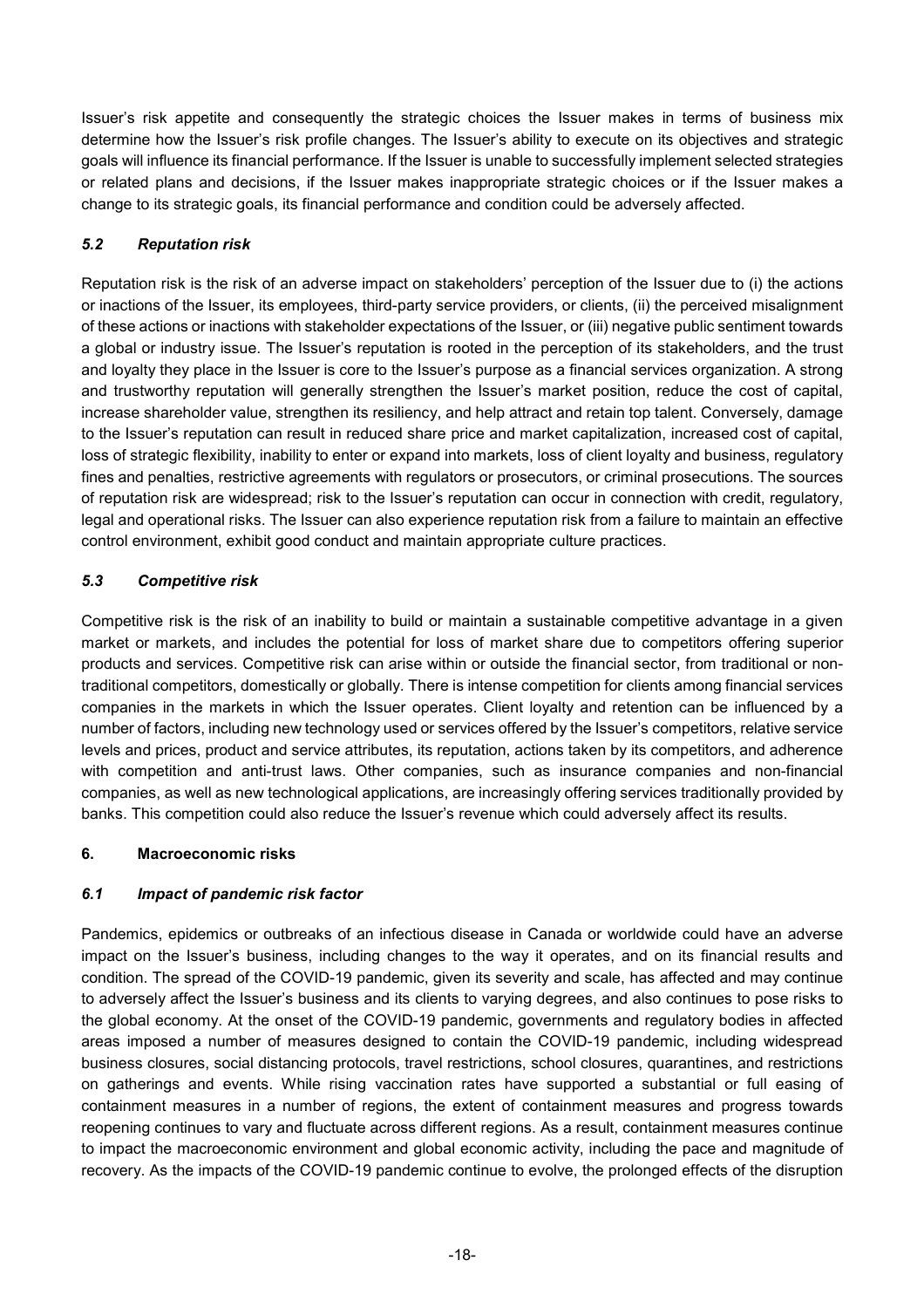continue to have an impact on the Issuer's business strategies and initiatives, and could adversely affect its financial results.

Governments, monetary authorities, regulators and financial institutions, including the Issuer, have taken and continue to take actions in support of the economy and financial system. These actions include fiscal, monetary and other financial measures to increase liquidity, and provide financial aid to individual, small business, commercial and corporate clients. The Issuer expects that these governments, monetary authorities, regulators, and institutions will continue to assess the need for these programs and measures. Additionally, the Issuer implemented various temporary relief programs beyond the available government programs to further support its clients in financial need. Although the temporary relief programs have largely concluded, the Issuer has assessed and will continue to assess the needs of each individual client and continue to provide support to clients on a case by case basis. For more information on these programs, refer to the Relief programs, Liquidity and funding risk and Capital management sections of the Issuer's 2021 MD&A.

Uncertainty remains as to the full impacts of the COVID-19 pandemic on the global economy, financial markets, and the Issuer, including on its financial results, regulatory capital and liquidity ratios and ability to meet regulatory and other requirements. The ultimate impacts will depend on future developments that are highly uncertain and cannot be predicted, including the scope, severity, duration and additional subsequent waves of the COVID-19 pandemic, as well as the effectiveness of actions and measures taken by government, monetary and regulatory authorities and other third parties. Despite positive developments, uncertainty remains regarding new variants of COVID-19, the potential impact of vaccine hesitancy, and global vaccine supply and availability, including uneven vaccine access.

The COVID-19 pandemic has and may continue to result in disruptions to some of the Issuer's clients and the way in which it conducts its business and could continue to adversely impact its business operations and the quality and continuity of service to clients. The Issuer has taken proactive measures through its business continuity plans to adapt to the ongoing work from home arrangements and carefully plan the return to premise for some of its employees, and are maintaining its focus on the well-being of its employees and its ability to serve clients.

In addition to the impact that the COVID-19 pandemic has had and continues to have on the Issuer's business, it may also continue to increase financial stress, possibly arising from support programs coming to an end, on some of its clients. This, in conjunction with operational constraints due to the impacts of social distancing, could lead to increased pressure on the financial performance of some of the Issuer's clients, which, to some extent, creates uncertainty around potential future expected credit losses for the Issuer.

If the COVID-19 pandemic is further prolonged, including the possibility of additional subsequent waves, or further diseases emerge that give rise to similar effects, the adverse impact on the economy could deepen and could potentially result in volatility and declines in financial markets. Moreover, it remains uncertain how the macroeconomic environment, and societal and business norms will be impacted following the COVID-19 pandemic. Unexpected developments in financial markets, regulatory environments, or consumer behaviour and confidence may also have adverse impacts on the Issuer's financial results and condition, business operations and reputation, for a substantial period of time.

The Issuer is closely monitoring the potential continued effects and impacts of the COVID-19 pandemic, which continues to be an evolving situation.

In virtually all aspects of its operations, the Issuer's view of risks is not static as its business activities expose it to a wide variety of risks. Consistent with its Enterprise Risk Management Framework (ERMF), the Issuer actively manages its risks to help protect and enable its businesses. Additionally, the Issuer continues to evaluate the impacts that the COVID-19 pandemic has had and continues to have on its business, including the impact on its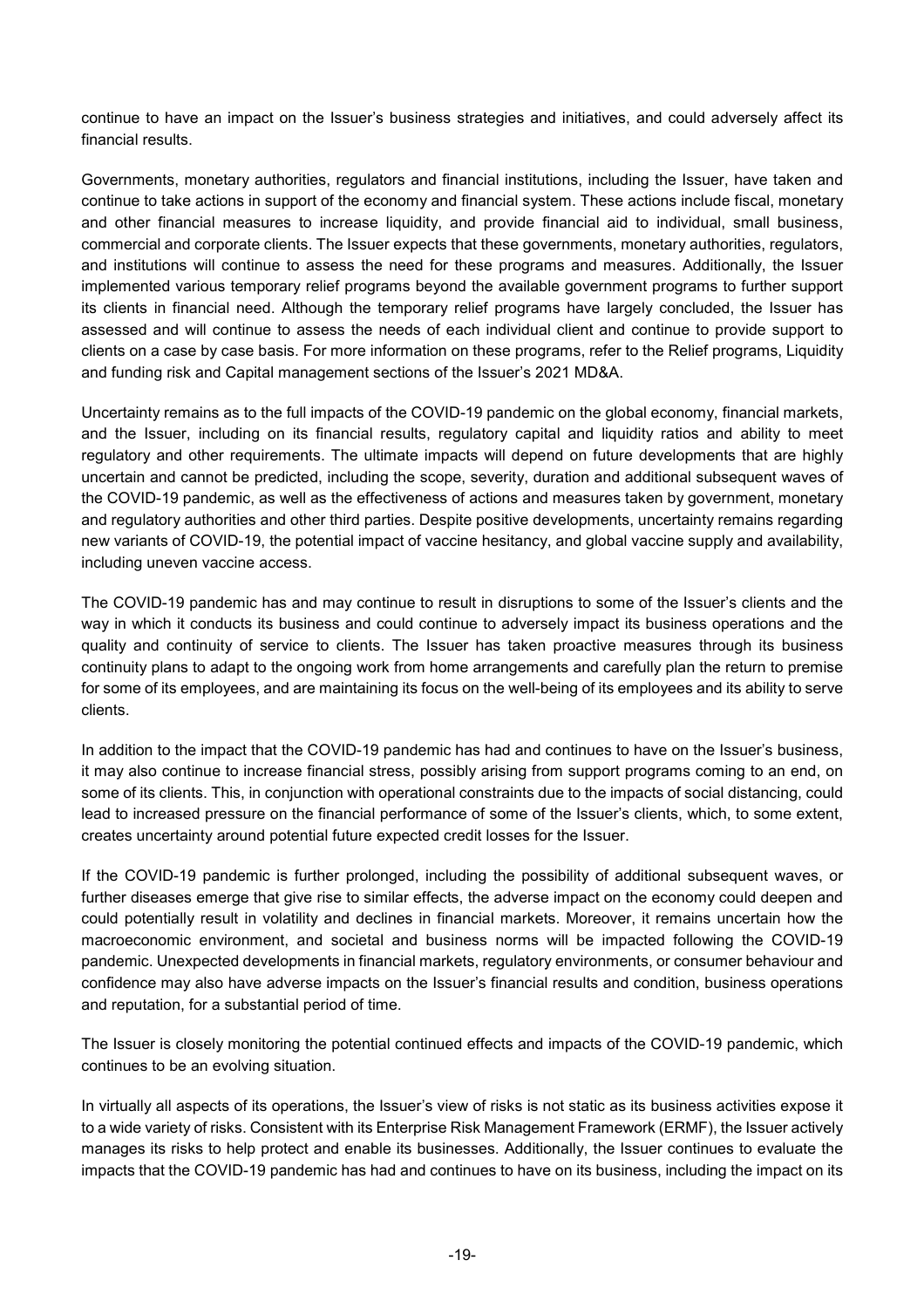top and emerging risks, operational and reputational risks as well as credit, market and liquidity and funding risks. For further details on the Issuer's top and emerging and operational risks, refer to the risk sections above.

#### *6.2 Systemic Risk*

Systemic risk is the risk that the financial system as a whole, or a major part of it – either in an individual country, a region, or globally – is put in real and immediate danger of collapse or serious damage due to an unforeseen event causing a substantive shock to the financial system with the likelihood of material damage to the economy, and which would result in financial, reputation, legal or other risks for the Issuer.

Systemic risk is considered to be the least controllable risk facing the Issuer, leading to increased vulnerabilities as experienced during the 2008 global financial crisis and the COVID-19 pandemic. The Issuer's ability to mitigate systemic risk when undertaking business activities is limited, other than through collaborative mechanisms between key industry participants, and, as appropriate, the public sector and regulators to reduce the frequency and impact of these risks. The two most significant measures in mitigating the impact of systemic risk are diversification and stress testing.

The Issuer's diversified business model, portfolios, products, activities and funding sources help mitigate the potential impacts from systemic risk as well as having established risk limits to ensure its portfolio is diversified, and concentration risk is reduced and remains within its risk appetite.

Stress testing involves consideration of the simultaneous movements in a number of risk factors. It is used to ensure the Issuer's business strategies and capital planning are robust by measuring the potential impacts of credit, market, liquidity, and operational risks on it, under adverse economic conditions. The Issuer's enterprisewide stress testing program evaluates the potential effects of a set of specified changes in risk factors, corresponding to exceptional but plausible adverse economic and financial market events. These stress scenarios are evaluated across the organization, and results are integrated to develop an enterprise-wide view of the impacts on the Issuer's financial results and capital requirements. For further details on the Issuer's stress testing, refer to the Enterprise risk management section on pages 56 and 57 of the Issuer's 2021 MD&A incorporated by reference into the Base Prospectus.

The Issuer's financial results are affected by the business and economic conditions in the geographic regions in which it operates. These conditions include consumer saving and spending habits as well as consumer borrowing and repayment patterns, business investment, government spending, exchange rates, sovereign debt risks, the level of activity and volatility of the capital markets, strength of the economy and inflation. Given the importance of the Issuer's Canadian and U.S. operations, a continued economic downturn may largely affect its personal and business lending activities and may result in higher provisions for credit losses. Deterioration and uncertainty in global capital markets could result in continued high volatility that would impact results in Capital Markets, while in Wealth Management weaker market conditions could lead to lower average fee-based client assets and transaction volumes. In addition, worsening financial and credit market conditions may adversely affect the Issuer's ability to access capital markets on favourable terms and could negatively affect its liquidity, resulting in increased funding costs and lower transaction volumes in Capital Markets and Investor & Treasury Services.

The Issuer's financial results are also sensitive to changes in interest rates. Central banks globally reduced benchmark interest rates in 2020, largely in response to the impact of the COVID-19 pandemic in an effort to provide support to maintain the resilience and stability of the financial systems. With interest rates remaining low throughout 2021, and expected to continue to remain low into fiscal 2022, the Issuer could see net interest income continuing to be unfavourably impacted by spread compression across many of its businesses while an increase in interest rates would benefit its businesses. However, a significant increase in interest rates could also adversely impact household balance sheets, leading to credit deterioration which could negatively impact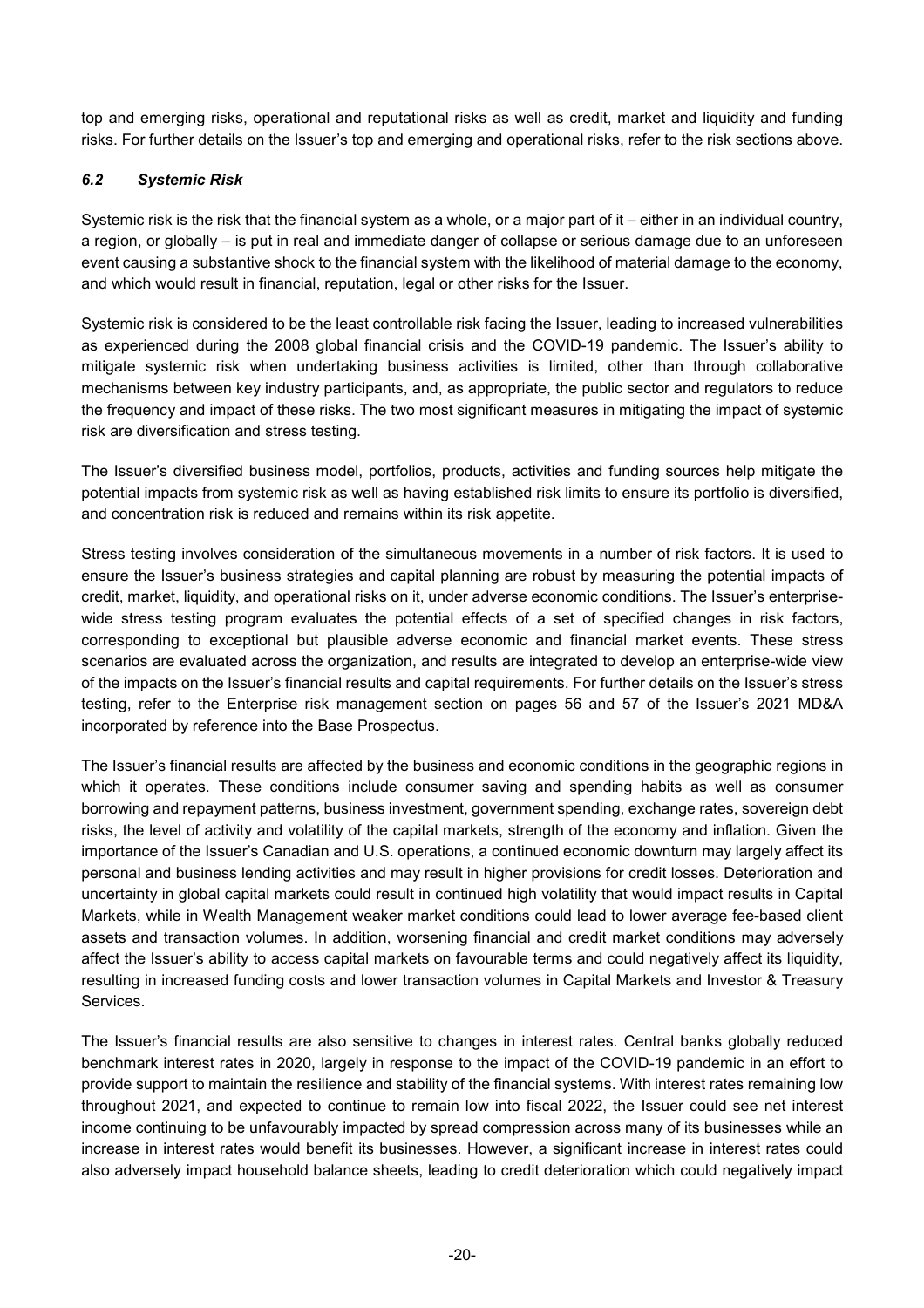the Issuer's financial results, particularly in some of its Personal & Commercial Banking and Wealth Management businesses.

## **7. Overview of other risks**

In addition to the risks described above, there are other risk factors, described below, which may adversely affect the Issuer's businesses and financial results. The following discussion is not exhaustive as other factors could adversely affect the Issuer's results.

## *Tax risk and transparency*

Tax risk refers to the risk of loss related to unexpected tax liabilities. The tax laws and systems that are applicable to the Issuer are complex and wide ranging. As a result, the Issuer ensures that any decisions or actions related to tax always reflect its assessment of the long-term costs and risks involved, including their impact on the Issuer's reputation and its relationship with clients, shareholders, and regulators.

The Issuer's tax strategy is designed to provide transparency and support its business strategy, and is aligned with the Issuer's corporate vision and values. The Issuer seeks to maximize shareholder value by structuring its businesses in a tax-efficient manner while considering reputational risk by being in compliance with all laws and regulations. The Issuer's policy seeks to ensure that it:

- Acts with integrity and in a straightforward, open and honest manner in all tax matters;
- Ensures tax strategy is aligned with the Issuer's business strategy supporting only bona fide transactions with a business purpose and economic substance;
- Ensures all intercompany transactions are conducted in accordance with applicable transfer pricing requirements;
- Ensures the Issuer's full compliance and full disclosure to tax authorities of its statutory obligations; and
- Endeavours to work with the tax authorities to build positive long-term relationships and where disputes occur, address them constructively.

With respect to assessing the needs of its clients, the Issuer considers a number of factors including the purpose of the transaction. The Issuer seeks to ensure that it only supports bona fide client transactions with a business purpose and economic substance. Should the Issuer become aware of client transactions that are aimed at evading their tax obligations, the Issuer will not proceed with the transactions.

Given that the Issuer operates globally, complex tax legislation and accounting principles have resulted in differing legal interpretations between the respective tax authorities the Issuer deals with and itself, and the Issuer is at risk of tax authorities disagreeing with prior positions the Issuer has taken for tax purposes. When this occurs, the Issuer is committed to an open and transparent dialogue with the tax authorities to ensure a quick assessment and prompt resolution of the issues where possible. Failure to adequately manage tax risk and resolve issues with tax authorities in a satisfactory manner could adversely impact the Issuer's results, potentially to a material extent in a particular period, and/or significantly impact the Issuer's reputation."